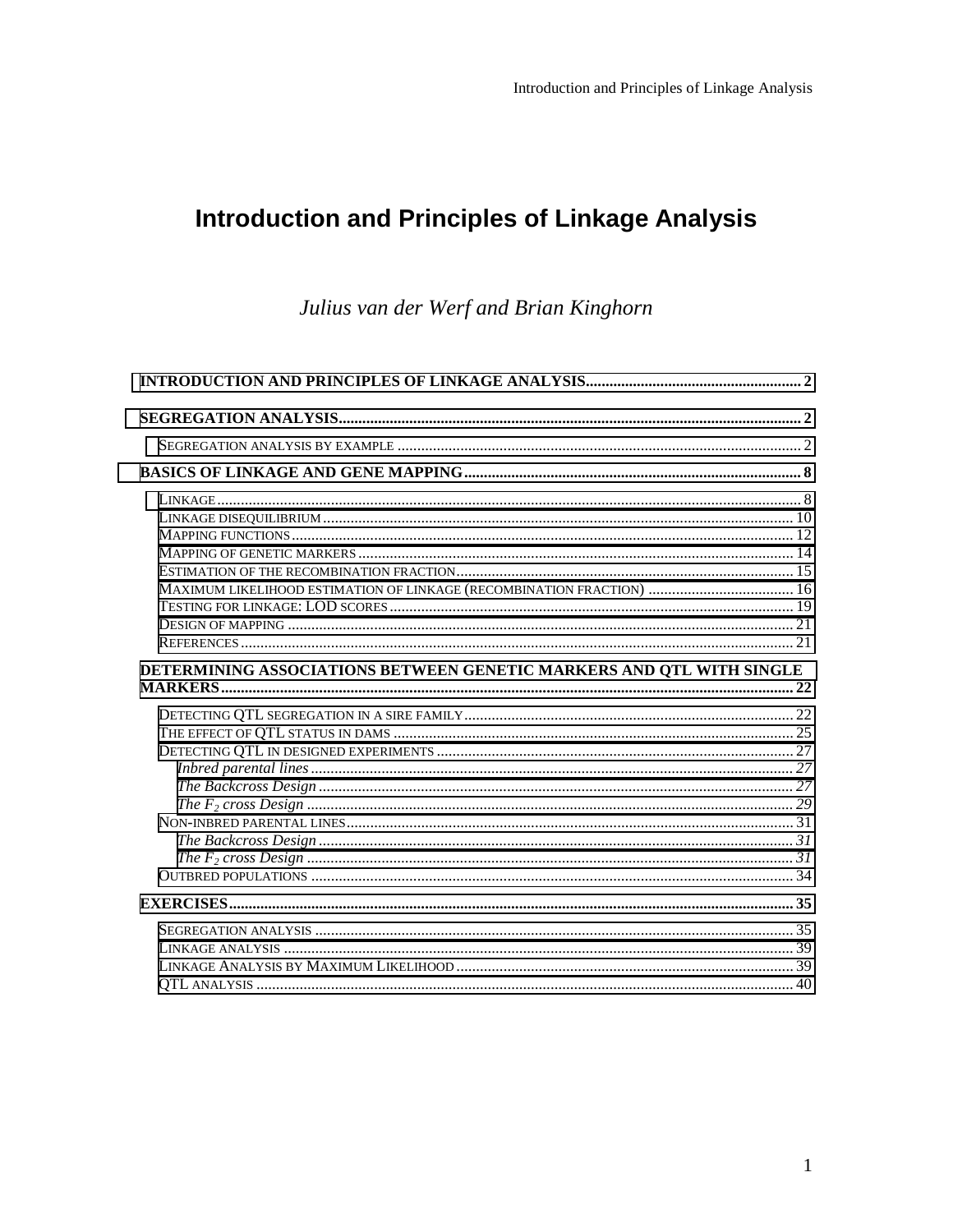# <span id="page-1-0"></span>**Introduction and Principles of Linkage Analysis**

*Julius van der Werf and Brian Kinghorn* 

## **Segregation analysis**

## **Segregation analysis by example**

Figure 1 shows a simple pedigree in which all females have been genotyped for a 2-allele locus (A,a). Yellow (light colored) lines emanate from females, and red (dark colored) lines from males. Can we deduce the genotypes of the males?



*Figure 1. A simple pedigree in which females have been genotyped.*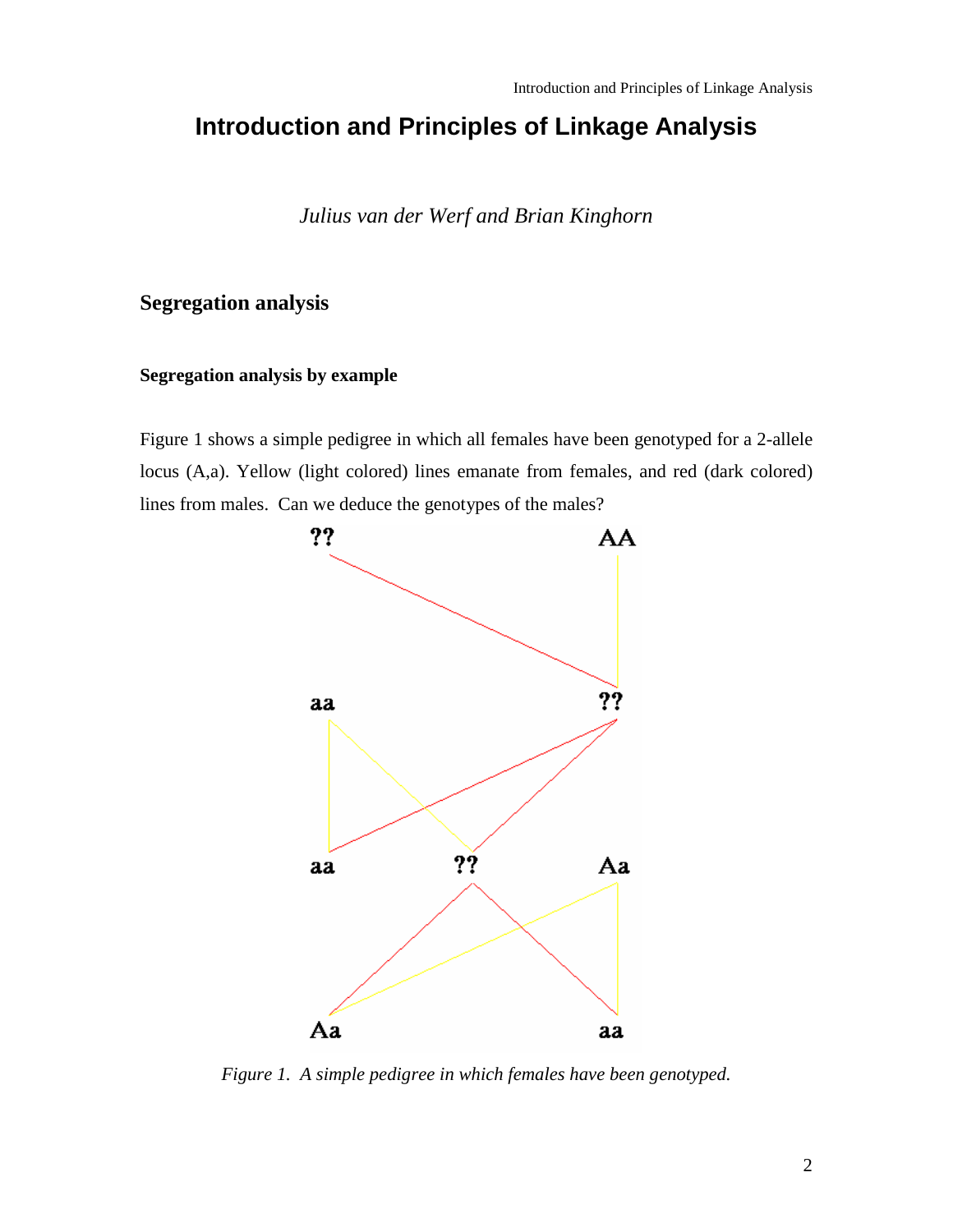- The male in the second row is quite easy. Can you explain why he must be a heterozygote?
- The male in the first row is more difficult, and the answer depends on our prior assumption about gene frequency. This is taken as  $p(A) = 0.4$  in Table 1.
- The male in the third row is even more difficult, but the answer in this case does not depend on gene frequency. Can you explain briefly why this is the case?

| Male in<br>row | p(aa) | p(Aa) | a(AA) |
|----------------|-------|-------|-------|
|                | 0.6   | 0.4   |       |
| $\overline{2}$ | 0     |       |       |
| 3              | 2/3   | 1/3   |       |

*Table 1. Genotype probabilities for the males in Figure 1.* 

We might be able to deduce some results for simple cases like this, by relatively simple logic. But what about bigger examples in more realistic, complex pedigrees?

If we have 20 ungenotyped animals we have up to 3 to the power 20  $(=3,486,784,401)$ 'possible' answers for the 2-allele, 3-genotype case. This makes solution by simple searching methods not feasible.

Most methods for doing this sort of thing make use of information from three sources:

- 1. Parents
- 2. Self
- 3. Mate(s) plus progeny,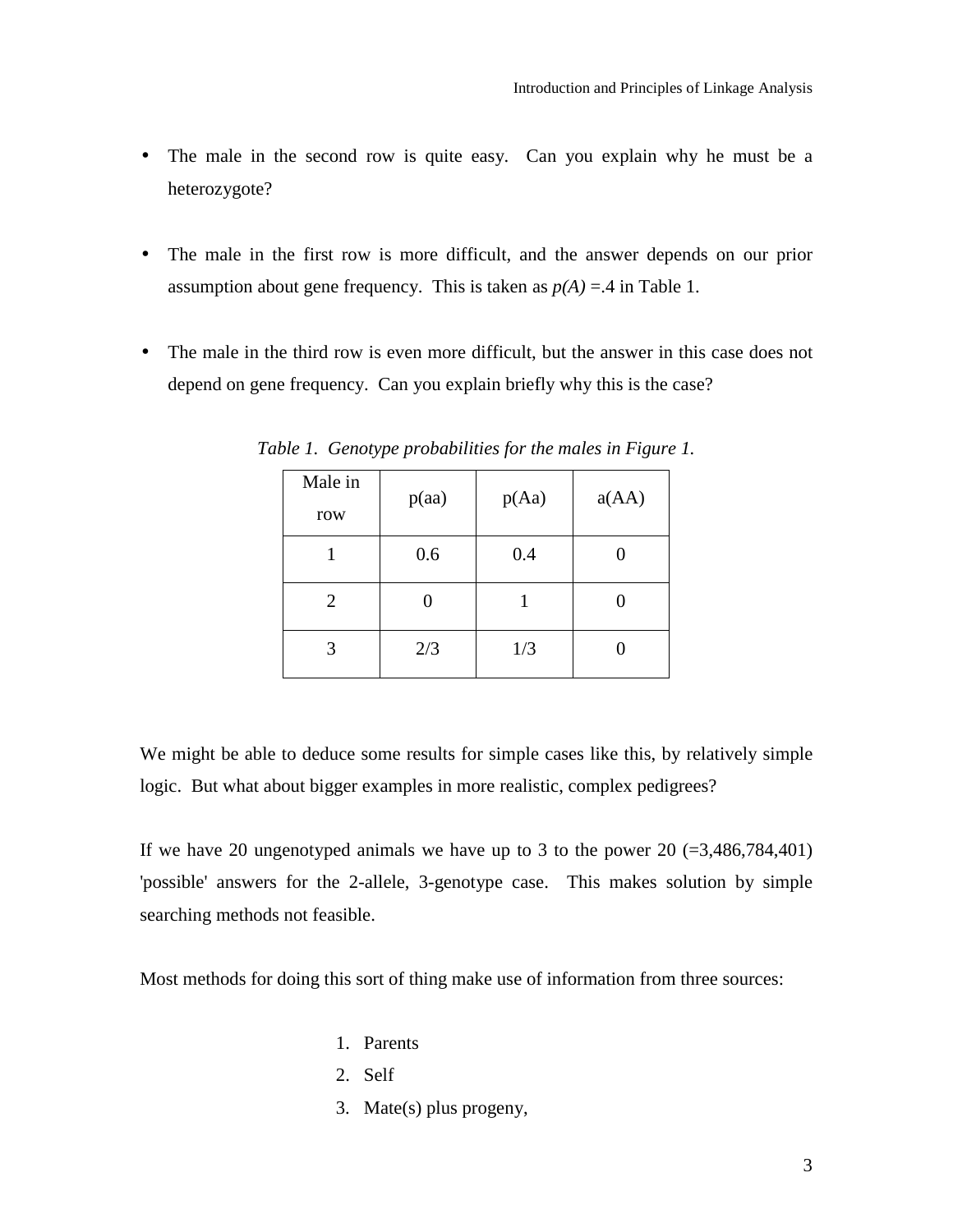... and use that information either recursively or iteratively over a number of cycles. Care has to be taken not to overuse information (double dipping) or mistreat loops in the pedigree (eg. as with inbreeding). At UNE, we currently use Richard Kerr's iterative method (Kerr and Kinghorn, 1996), coded in the program GENEPROB.

## *An example - the 'halothane gene' in pigs:*

The halothane-sensitive variant of this gene causes porcine stress syndrome (PSS) and pale soft exudative (PSE) meat, as well as malignant hyperthermia on exposure to the gas halothane. It also gives higher lean percent. Breeding companies want a handle on this gene, but the DNA test is expensive.

In the example given here, the data set contains 4207 pigs in a complex pedigree structure. Money was spent genotyping 113 of these animals by DNA test at the Ryanodine receptor locus (the 'halothane' locus). Of these, 65 were normal homozygotes, 40 were heterozygotes and 8 carried two copies of the unfavourable allele.

After segregation analysis, an additional 1886 animals could be excluded form one genotype class and an additional 42 animals could be genotyped, both with 100 percent confidence. At the 90% confidence level (ie. probability of being any given genotype > 0.9) an additional 263 animals could be genotyped.

All animals had probabilities calculated for the halothane gene, and this information gave a basis for more accurate estimation of the effects of the halothane gene, using data from all pigs in the data set - not just those that were DNA tested.

To work out genotype probabilities in a large pedigree, ou need a computer program to do the job for you. Richard Kerr and Brian Kinghorn have written 'GENEPROB' for this. It works well and fast on large data sets, but does not fully account for inbreeding loops. Output is genotype probabilities (probabilities of being *AA*, *Aa* and *aa*, summing to 1) for each individual.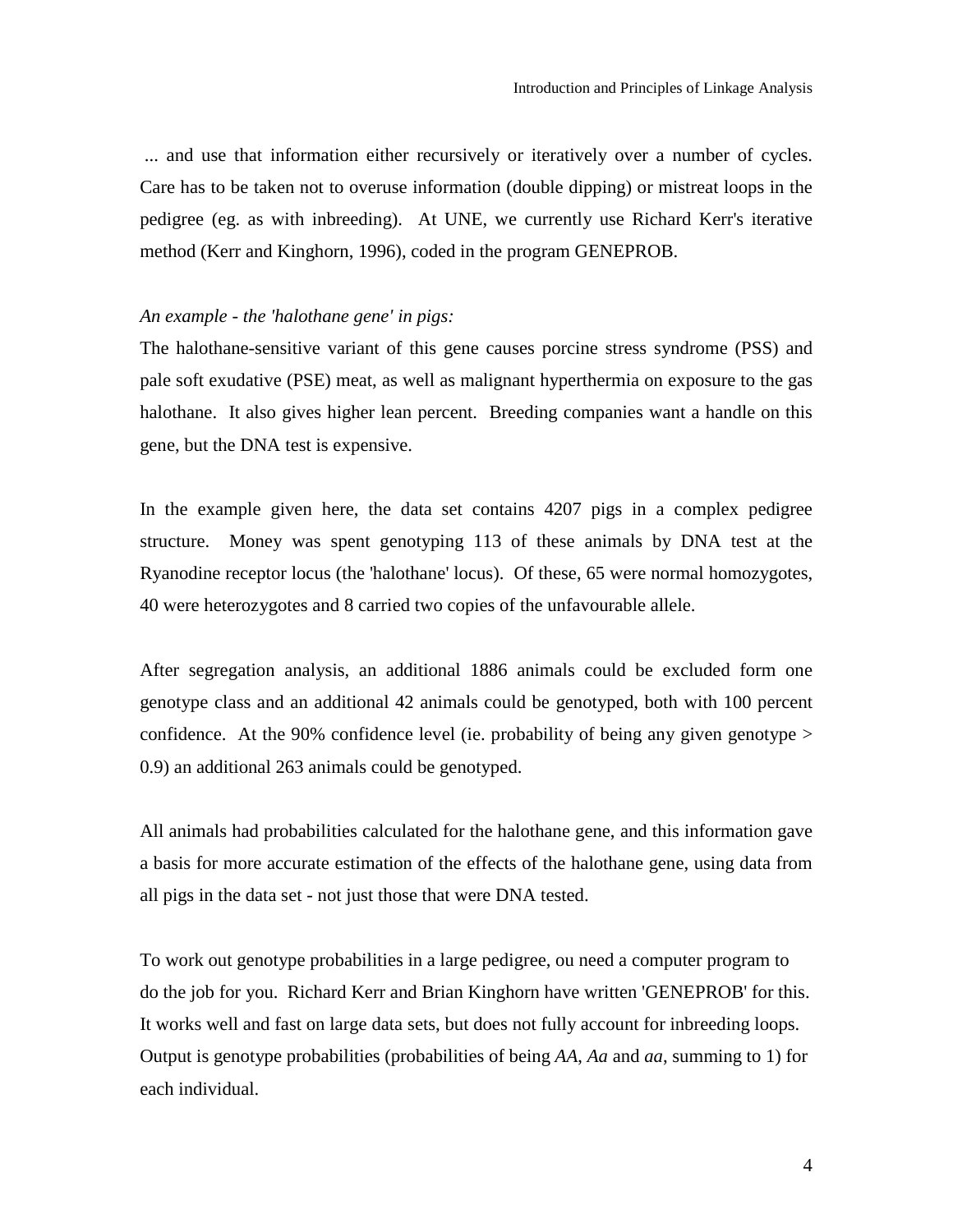*Another example - the spider syndrome in sheep:* 

The spider syndrome in Suffolk sheep is a recessive lethal condition. Development at the ends of the long bones is impaired and lambs end up on the ground with their legs splayed like a spider.

Classically, a progeny test is used to detect carriers, as illustrated in Figure 3. However, using segregation analysis, as in GENEPROB, information from all relatives can be used, such that some results are available at the time of making first breeding decisions - we do not really have to wait for the results from a progeny test.



*Figure 3. The classical progeny test approach to detecting carriers of deleterious recessive genes. The ram with a normal phenotype must be a carrier as he has some affected offspring.* 

In the example used here, a small data set containing 167 sheep included 6 spider lambs. These lambs were the progeny of just 3 rams and 3 ewes, which must be carriers. GENEPROB was run, and Figure 4 shows the resulting probabilities of being a carrier.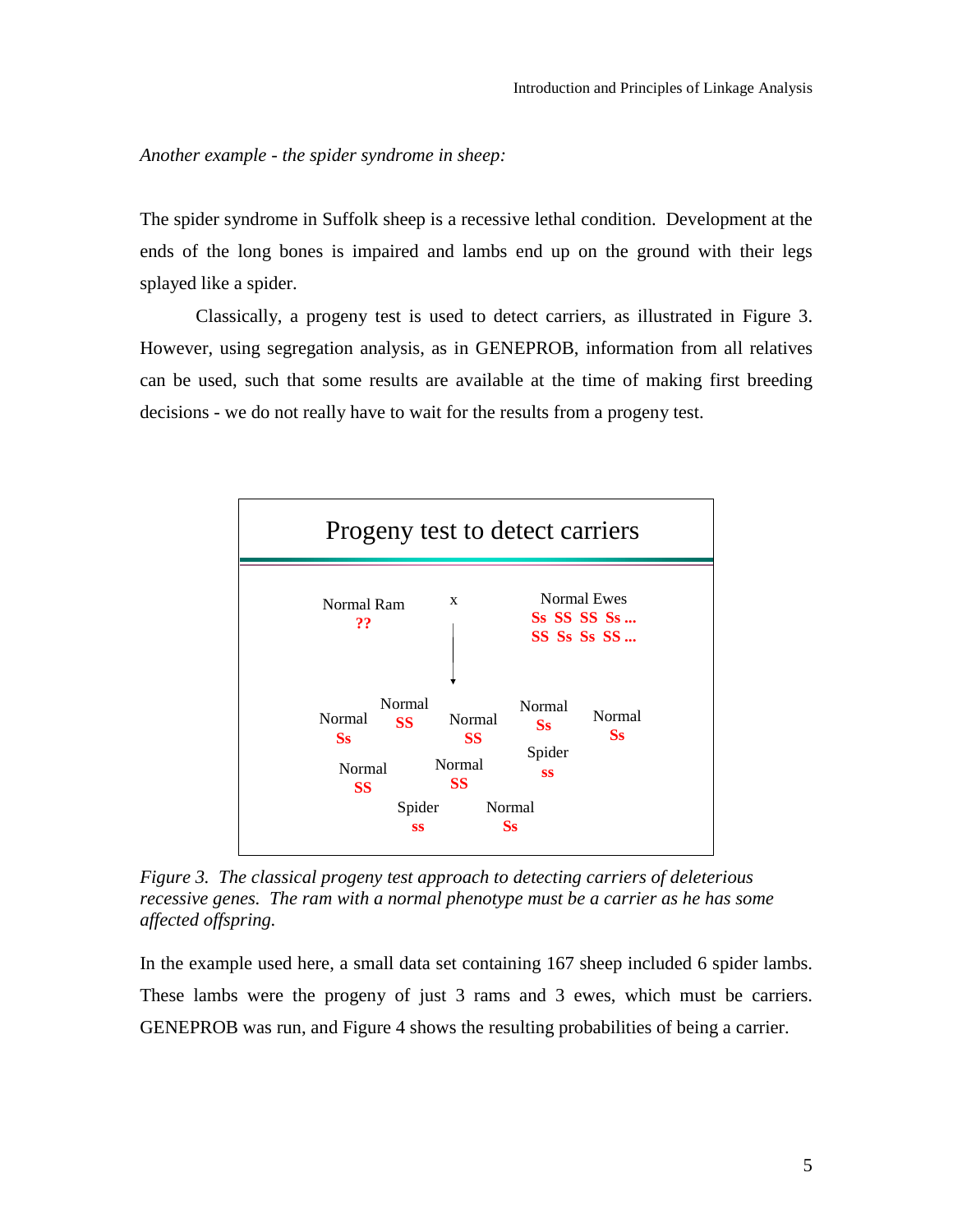

*Figure 4. Frequency distribution of probability of being a spider carrier. This information comes from knowledge of the spider status of just six spider lambs.* 

These probabilities give breeders much more power to monitor and manipulate genes such as the spider gene. It is quite easy to include them in selection indices to provide appropriate penalty against animals probably carrying unwanted variants of such genes. TGRM can be used to help balance the speed of getting rid of such deleterious recessive genes [which is enhanced by mating to give higher incidence and thus more information in the medium term], and avoiding too much expression of the deleterious condition while doing so.

A DNA test for the spider gene has recently been developed, but this was not available for the current example. However, this example shows the power of segregation analysis in cases where such tests are not available, or too expensive.

It can be noted that DNA test results can be used to drive segregation analysis, to get genotype probabilities for all untested animals. Moreover, DNA test results and incidence information can both be used together for maximum power.

For conditions that have a DNA test available, there can still be some hard decisions to make because of the cost of testing. Strategies to decide on which animals to DNA test have been developed (Kinghorn, 1999). These involve an iterative approach, with batches of one or more animals DNA tested at each cycle. Segregation analysis is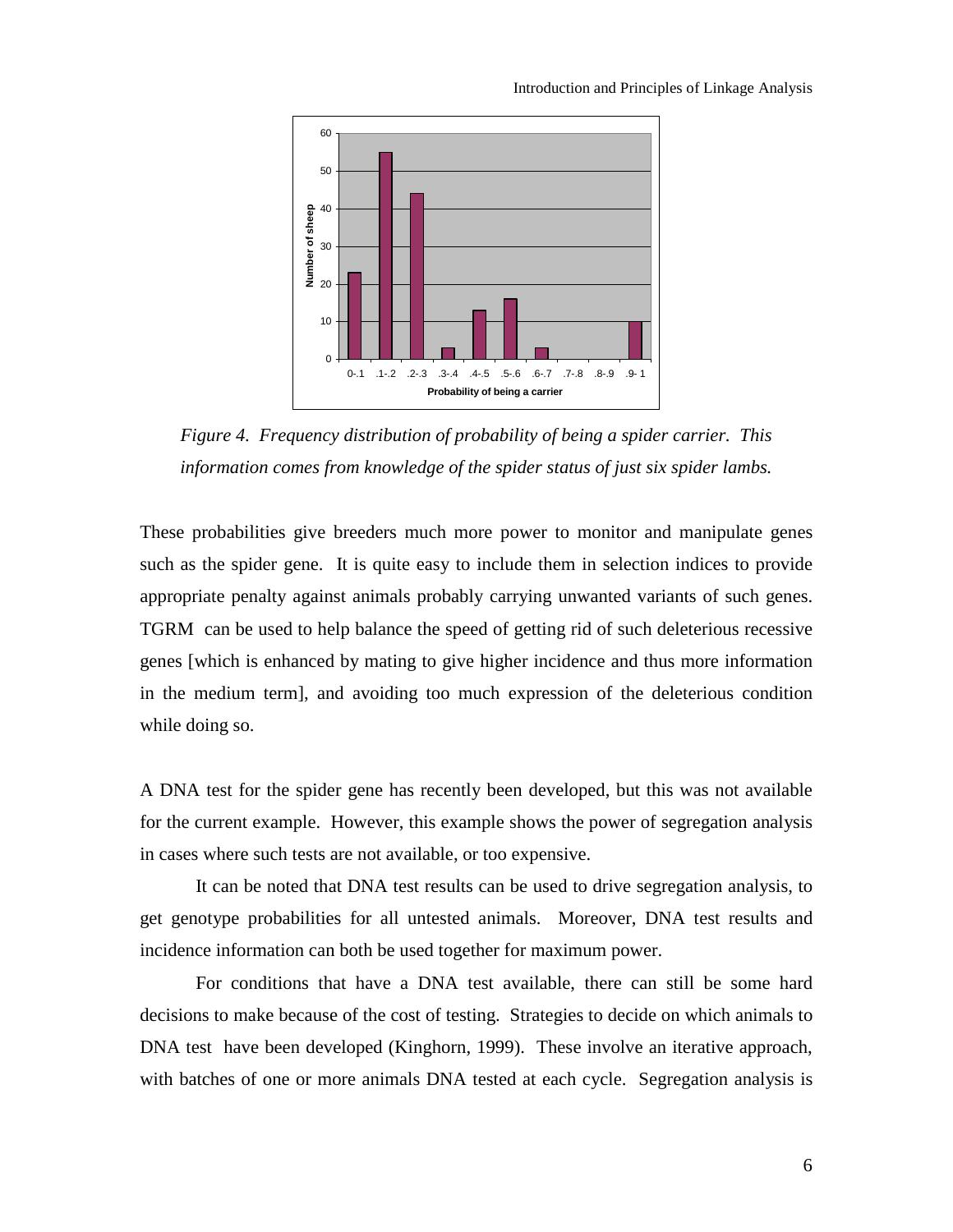run between each cycle of DNA testing, with animals chosen for testing at each cycle in a manner that gives most improvement in genotype probabilities across the whole population.

#### **References**

Kinghorn, B.P. 1999. Use of segregation analysis to reduce genotyping costs. J. Anim. Breed. Genet. In Press.

Kinghorn, Kennedy and Smith. 1993. Genetics 134:351-360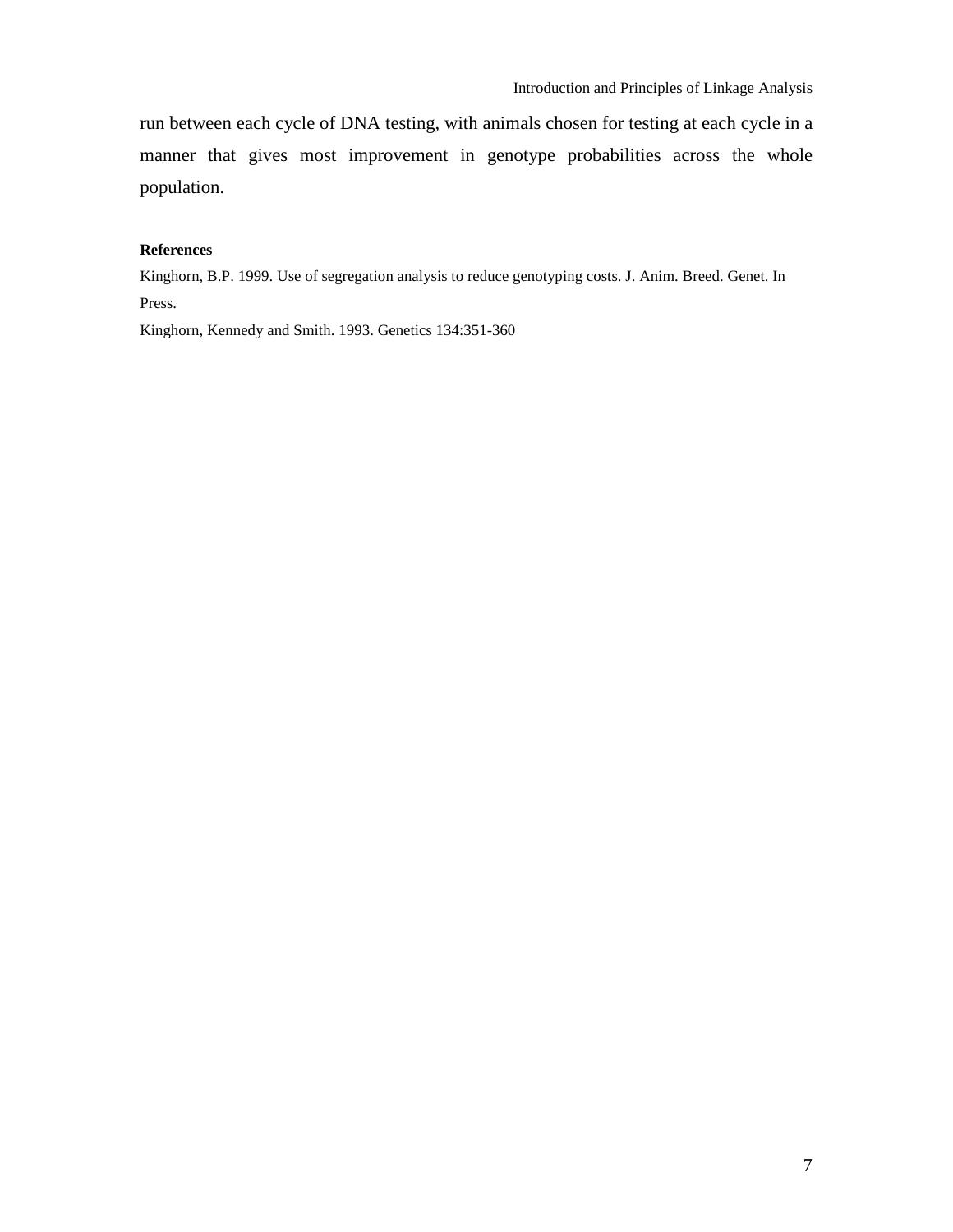# <span id="page-7-0"></span>**Basics of Linkage and Gene Mapping**

Julius van der Werf

## **Linkage**

*Two genes are said to be linked if they are located on the same chromosome.*  We assume that different chromosomes segregate independently during meiosis. Therefore, for two genes located at different chromosomes, we may assume that their alleles also segregate independently. The chance that an allele at one locus co-inherits with an allele at another locus of the same parental origin is then 0.5 and such genes are unlinked.

|                                              | parent 1              | AABB | $\mathbf{x}$ | aabb        |    | parent 2 |
|----------------------------------------------|-----------------------|------|--------------|-------------|----|----------|
|                                              | F1                    |      |              | AaBb (100%) |    |          |
|                                              | F1-gametes            |      | AB           | Ab          | aB | ab       |
| A and B are unlinked: frequency $(\%)$       |                       |      | 25           | 25          | 25 | 25       |
| A and B linked:                              | e.g. frequency $(\%)$ |      | 35           | 15          | 15 | 35       |
| A and B tightly linked e.g. frequency $(\%)$ |                       |      | 48           | 2           | 2  | 48       |

The chance that A/B or a/b co-inherit to the offspring is 0.5 in case the genes are unlinked. This chance increases if the genes are linked. We can observe a degree of linkage. The reason is that even if genes are located on the same chromosome, they have a chance of not inheriting as in the parental state. This is due to *recombination*. During meiosis, the chromosome often breaks and the rejoins with the homologue chromosome, such that new chromosomal combinations appear (indicated as *crossover*). In the example, the combination aB and Ab did not appear in the parental cells. These new combinations are the result of recombination, therefore indicated as *recombinants*.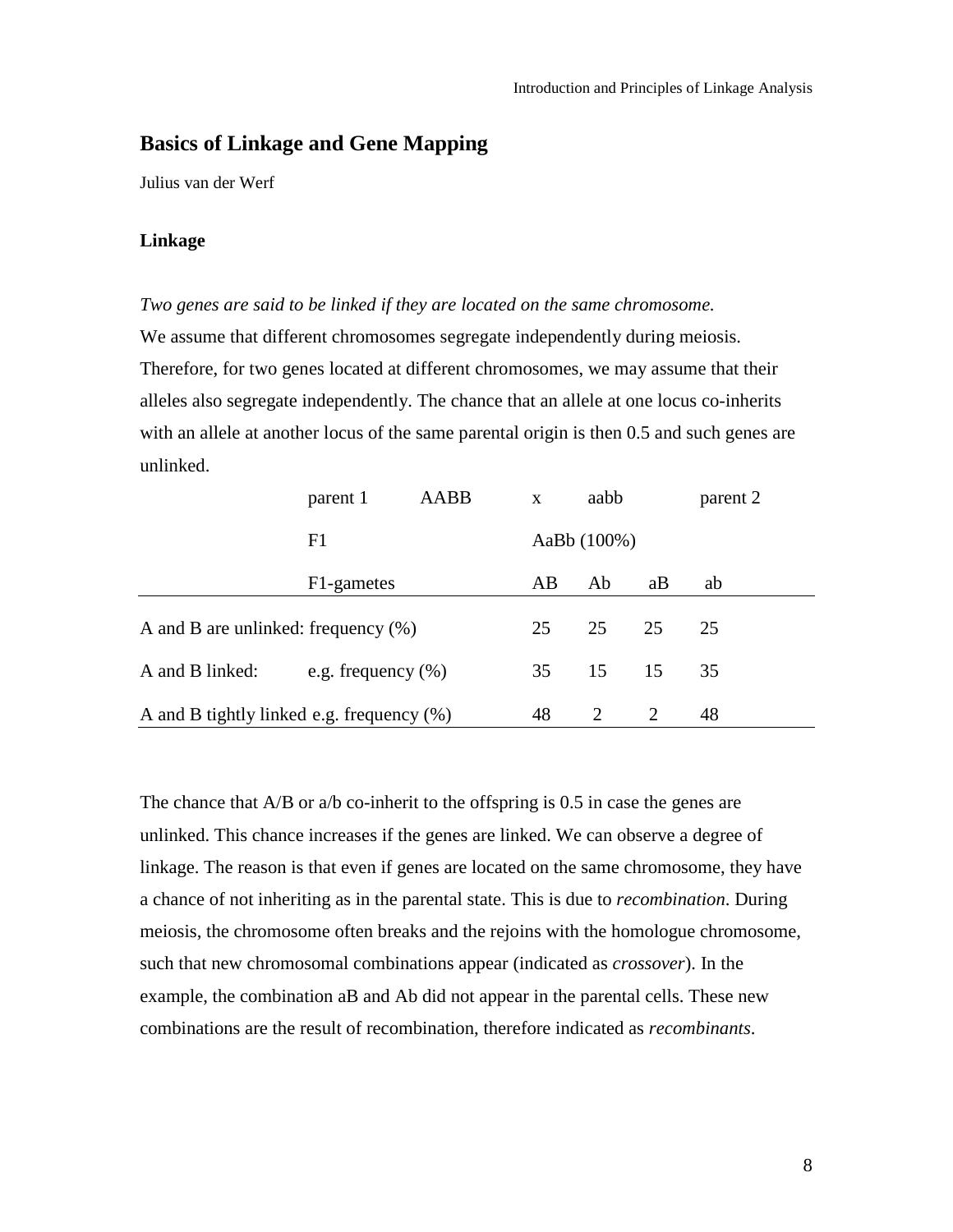In real life we can not observe gametes (at least, not the haplotypes), but the result from meiosis in an F1 can be checked in a *testcross*, which is a classical genetic test of linkage. This is achieved by crossing an F1 back to the homozygote recessive parent. If the A and B alleles are dominant, the composition of the gamete produced by the F1 sire can be determined from the offspring's phenotype The recombinants can easily be identified among the phenotypes in the offspring of a *testcross* and the resulting phenotypes reflect the gamete frequency of the F1 parent.

A testcross is

| F1        | AaBb                | $\mathbf{x}$ | aabb | parent 2 |
|-----------|---------------------|--------------|------|----------|
| Offspring | AaBb Aabb aaBb aabb |              |      |          |

In Drosophila, such linkage studies have been carried out during most of the  $20<sup>th</sup>$  century. The further the distance between two genes, the more frequently there will be crossover, the higher the number of recombinations. Therefore, the recombination fraction is calculated from the proportion of recombinants in the gametes produced.

## Recombination fraction  $=$  number of recombinants / total

Note that the combinations aB and Ab are not always the recombinants. If the F1 was made from a parental cross AAbb x aaBB, than the recombinant gametes would be AB and ab. Therefore, for each testcross, we have to determine how the alleles were joined in the parental generation. This is known as the *phase*. If AB and ab were joined in the parental gametes, the gene pairs are said to be in *coupling phase* (as in first example). Otherwise, as in the cross AAbb x aaBB, the gene pairs are in *repulsion phase*. (These terms can be somewhat arbitrary if there are no dominant or mutant alleles).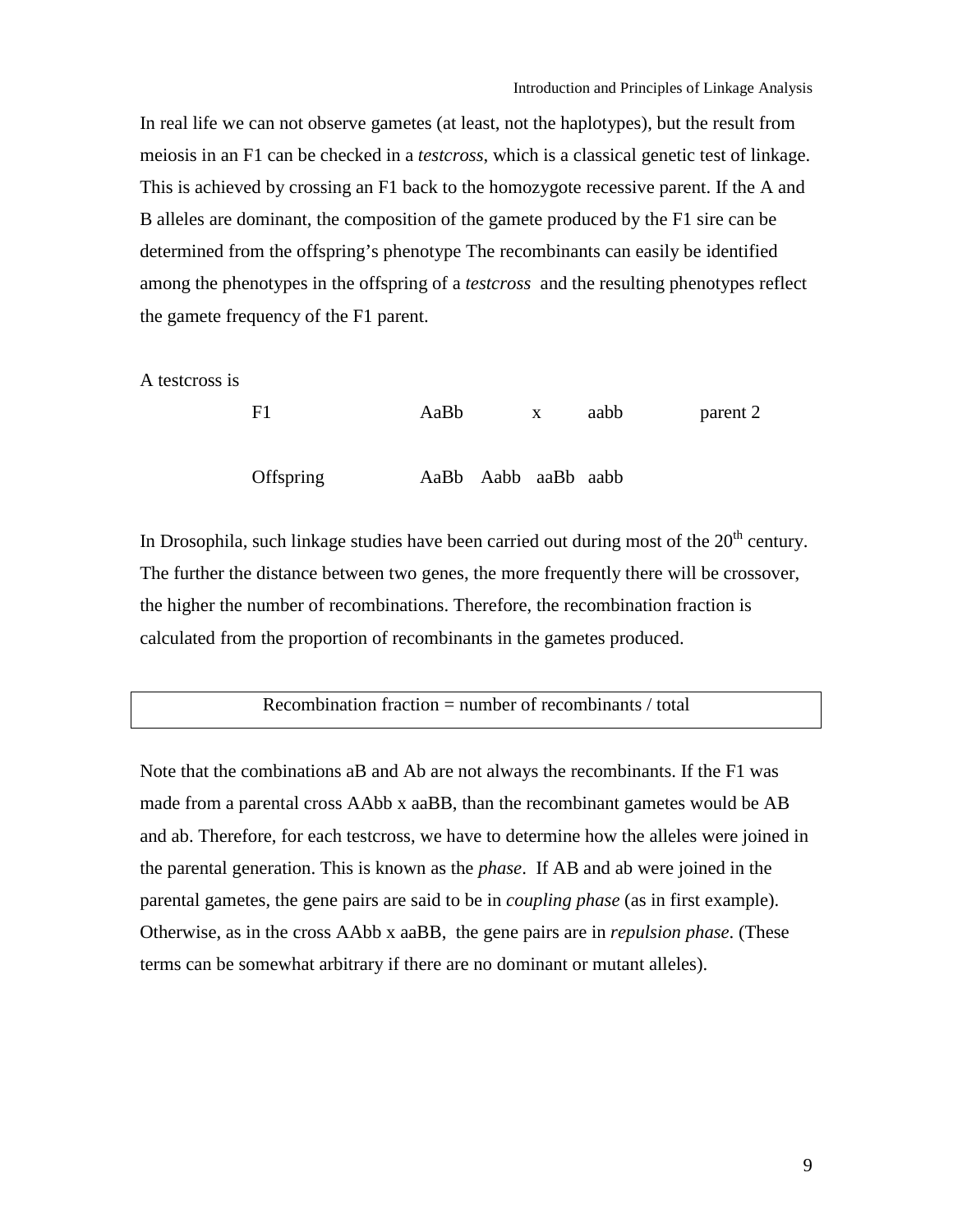#### <span id="page-9-0"></span>Example / exercise

In corn, the allele for coloured kernels (R) is dominant to the allele for colourless kernels (r) and the allele for green plant colour (Y) is dominant for the yellow plant colour (y). The R and Y genes are linked. Two different plants (plant 1 and plant 2) that were heterozygous for each trait were test crossed to plants that were homozygous for the recessive alleles. The phenotypes and the frequencies of the progeny from the test crosses are:

|                                  | Progeny of plant 1 | Progeny of plant 2 |
|----------------------------------|--------------------|--------------------|
| Coloured kernels, green plants   |                    |                    |
| Coloured kernels, yellow plant   | 155                |                    |
| Colourless kernels, green plants | 15                 |                    |
| Colourless kernels, yellow plant |                    |                    |

- − We can see that the frequency of offspring deviates from frequencies that would be expected if the genes were unlinked
- − We can determine recombinant and non-recombinant progeny for each plant
- − We can determine recombination frequencies for each plant
- − If plant 1 and plant 2 were generated by crossing true-breeding plants (homozygous), we can write down the genotype of the parents of plant 1 and plant 2

#### **Linkage disequilibrium**

Linkage equilibrium and its opposite: linkage disequilibrium, are terms used for the chance of co-inheritance of alleles at different loci. Alleles that are in random association are said to be in linkage equilibrium. The chance of finding one allele at one locus is independent of finding another allele at another locus. In the previous example, suppose in the testcross progeny we observe the A allele. If the chance of finding either the Ballele or the b-allele is 50%, then the genes are in linkage equilibrium. Hence, if we look at the gamete-frequencies, then we speak of linkage equilibrium if the

 $freq(AB) = freq (Ab) = freq (aB) = freq (ab).$ 

And the amount of disequilibrium is measured as

 $D = freq(AB).freq(ab) - freq(Ab).freq(ab).$ 

Linkage disequilibrium is somewhat a confusing term. It can be the result of physical linkage of genes. However, even if the genes are on different chromosomes, there can be linkage disequilibrium. This can be due to selection. If A and B both affect a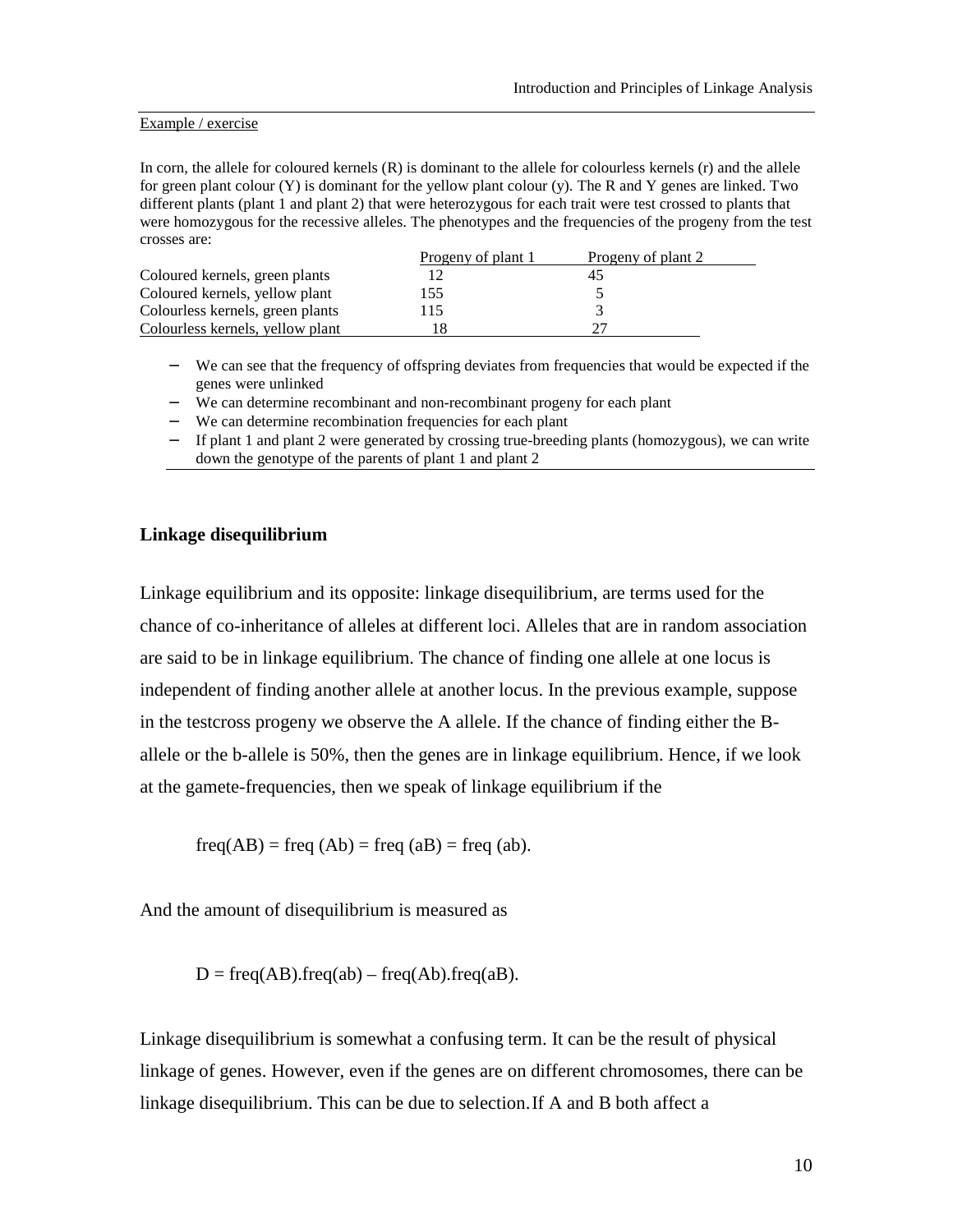characteristic positively, and the characteristic is selected for, than in the selected offspring there will be a negative association between A and B. This is also known as Bulmer effect, as Bulmer (1971) described it to (partly) explain loss of variation due to selection.

Linkage disequilibrium can also be the result of crossing or migration. If a new individual with AB gametes come into a population with ab gametes, then in the offspring there will be more AB and ab gametes if the genes are linked. However, after a number of generations, the number of AB and ab gametes will approach that of the recombinant aB and Ab gametes, indicating linkage equilibrium. If the linkage is closer, this process will take longer. But ultimately, even if the distance between two genes is less than 1 cM, genes will become in linkage equilibrium (with no selection).

Hence, linkage disequilibrium is due to

- − recent migration or crossing
- − selection
- − recent mutation.

#### Linkage disequilibrium is essential for mapping.

We may expect full disequilibrium between linked genes within a family, as the number of recombinants is the result of one meiosis event. Similarly, the same disequilibrium exists between a cross of inbred lines, such as in the testcross example above. However, in most other cases, at population level, genes are in linkage equilibrium. The important consequence is that if we find a particular allele at one gene (e.g. a marker) we cannot say which allele at another gene (e.g. at a QTL) should be expected. However, such statements are possible within families or across all families in a population if it was a recent cross from inbred lines, as in such cases there is linkage disequilibrium. Population-wide linkage disequilibrium exist in the case of selection, or with linked loci short after crossing, migration, or mutation, or when two genes are so close that hardly any recombinations occur.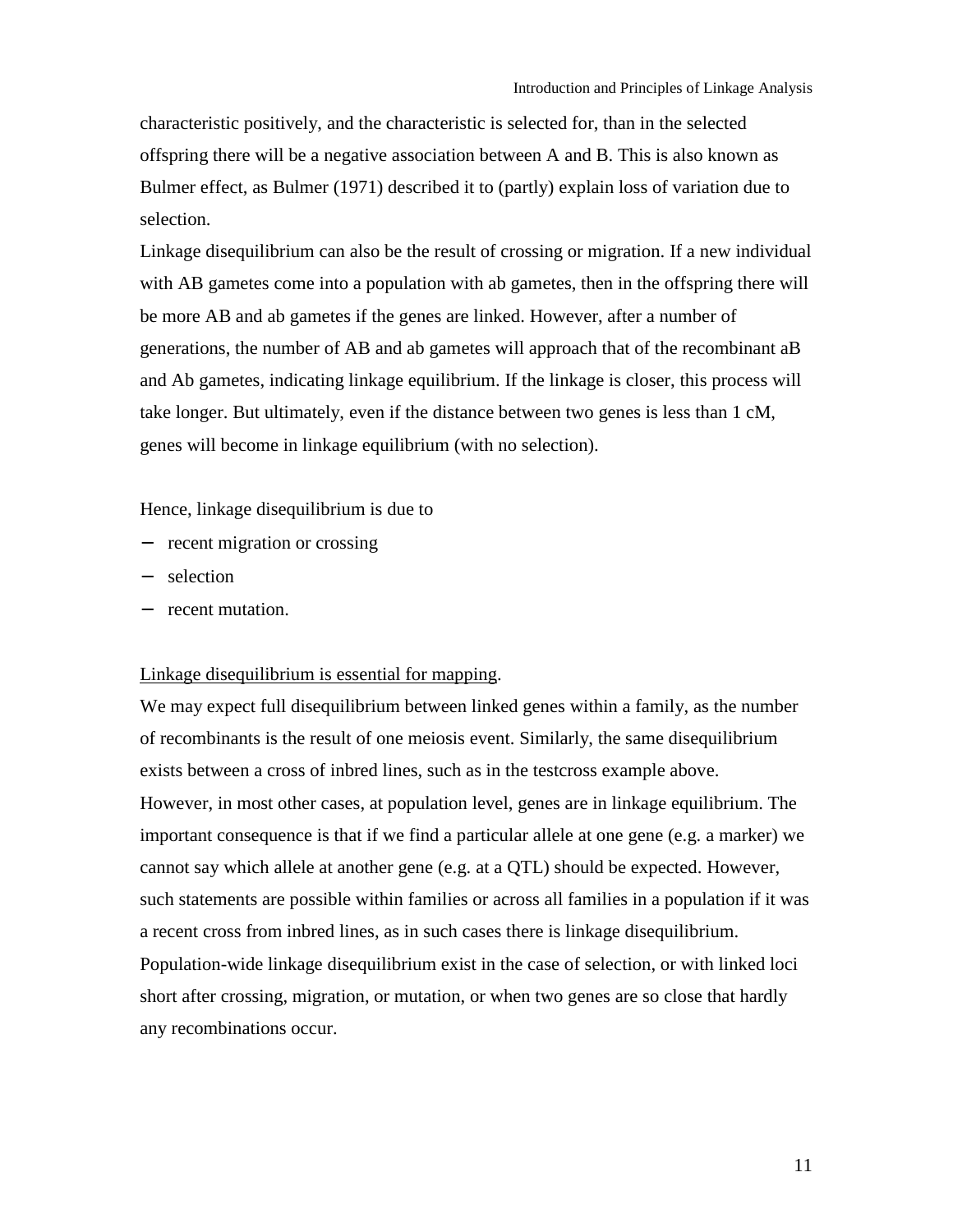#### <span id="page-11-0"></span>**Mapping functions**

The distance between two genes is determined by their recombination fraction. The mapunits are Morgans. One Morgan is the distance over which, on average, one crossover occurs per meiosis.

When considering the mapping of more than two points on the genetic map, it would be very handy if the distances on the map were additive. However, recombination fractions themselves are not additive. Consider the loci A, B and C. The recombination fraction between A-C is not equal to the sum of the recombination fractions AB and BC.

Say, the distance A-B is r1, the distance B-C is r2, and the distance A-C = r12 depends on the existence of interference.

Interference is the effect in which the occurrence of a crossover in a certain region reduces the probability of a crossover in the adjacent region.

If the recombination between A and B (with probability  $r1$ ) is independent from the event of recombination between B and C (with probability r2), we say that there is *no interference*.

In that case, the recombination between A and C is equal to  $r12 = r1 + r2 - 2*r1*r2$ .

The last term is a reflection of the double crossovers. If there is *complete interference* the event of a crossover in one region completely suppressed recombinations in adjacent regions.

In that case  $r12 = r1 + r2$ , i.e. the recombination fractions are additive. Also within small distances, the term 2r1r2 may be ignored, and recombination fractions are nearly additive. More generally, double recombinants can not be ignored, and recombination fractions are not additive.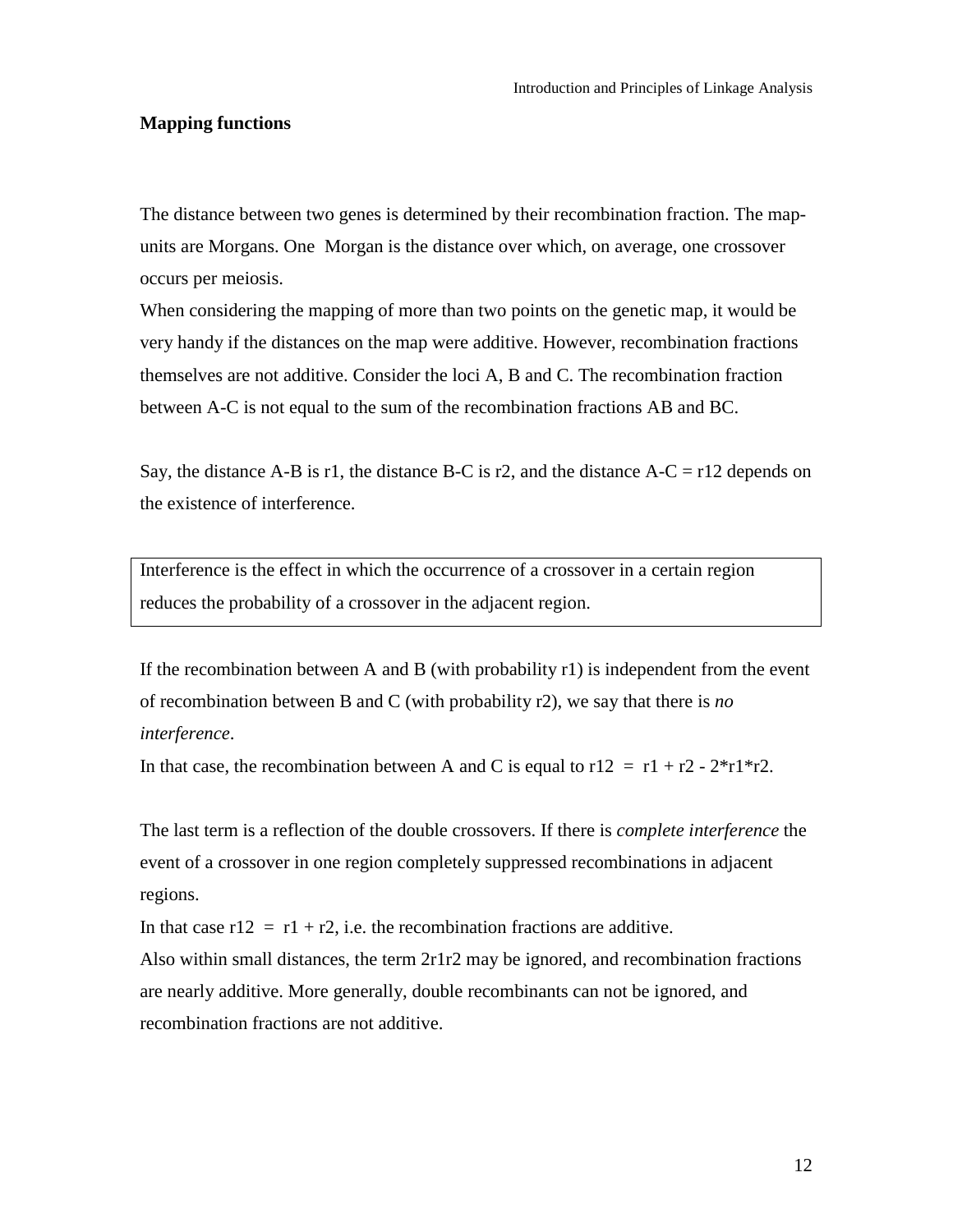If distances were not additive, it would be necessary to redo a genetic map each time when new loci are discovered. To avoid this problem, the distances on the genetic map are mapped using a *mapping function*. A mapping function translates recombination frequencies between two loci into a map distance in cM.

A mapping function gives the relationship between the distance between two chromosomal locations on the genetic map (in centiMorgans, cM) and their recombination frequency.

Two properties of a good mapping function is that

- Distances are additive, i.e. the distance AC should be equal to  $AB + BC$  if the order is ABC
- $-$  A distance of more than 50 cM should translate into a recombination fraction of 50%.

In general, a mapping function depends on the interference assumed.

With *complete interference*, and within small distances, a mapping function is simply: distance  $(d) = r$  (recombination fraction).

With *no interference*, the *Haldane mapping function* is appropriate:

 $d = -\frac{1}{2} \ln(1-2r)$ . and given the map distance (d) the recombination fraction can be calculated as  $r = \frac{1}{2} (1 - e^{-2d})$ 

*Kosambi's mapping function* allows *some interference*:

 $d = \frac{1}{4} \ln[(1+2r)/(1-2r)]$ 

and given the map distance (d) the recombination fraction can be calculated as

$$
r = \frac{1}{2} \frac{\exp(4d) - 1}{\exp(4d) + 1}
$$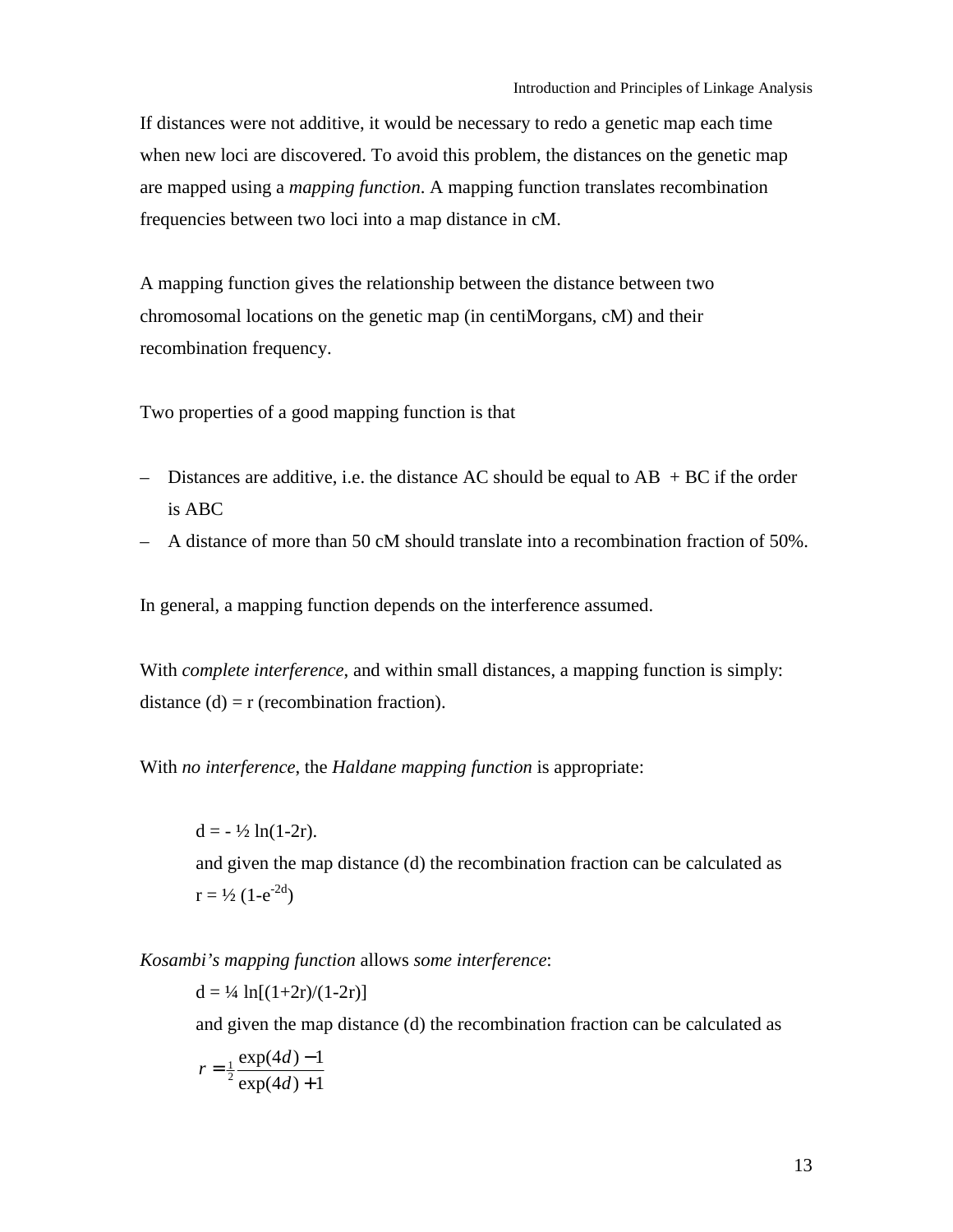<span id="page-13-0"></span>The different mapping functions are depicted in Figure 5.. Below 15 cM there is little difference between the different mapping functions, and we can safely assume that  $d = c$ .



## **Notes:**

There is *no general relationship* between genetic distance and physical distance (in base pairs) The is a large variability between species for the average number of kilo base pairs (Kb) per centiMorgan. For humans this average is about 1000 kb per cM. Even within chromosomes there is variation, with some regions having less crossovers, and therefore more Kb per cM, than other.

The number of recombinations is not equal in the two sexes. It is usually lower in the heterogametic sex. In mammals, the female map is longer than the male map, as in females there are more recombinations for a certain stretch of DNA

## **Mapping of genetic markers**

Genetic markers can be mapped relative to each other by

- − Determining recombination fractions
- − Using a mapping function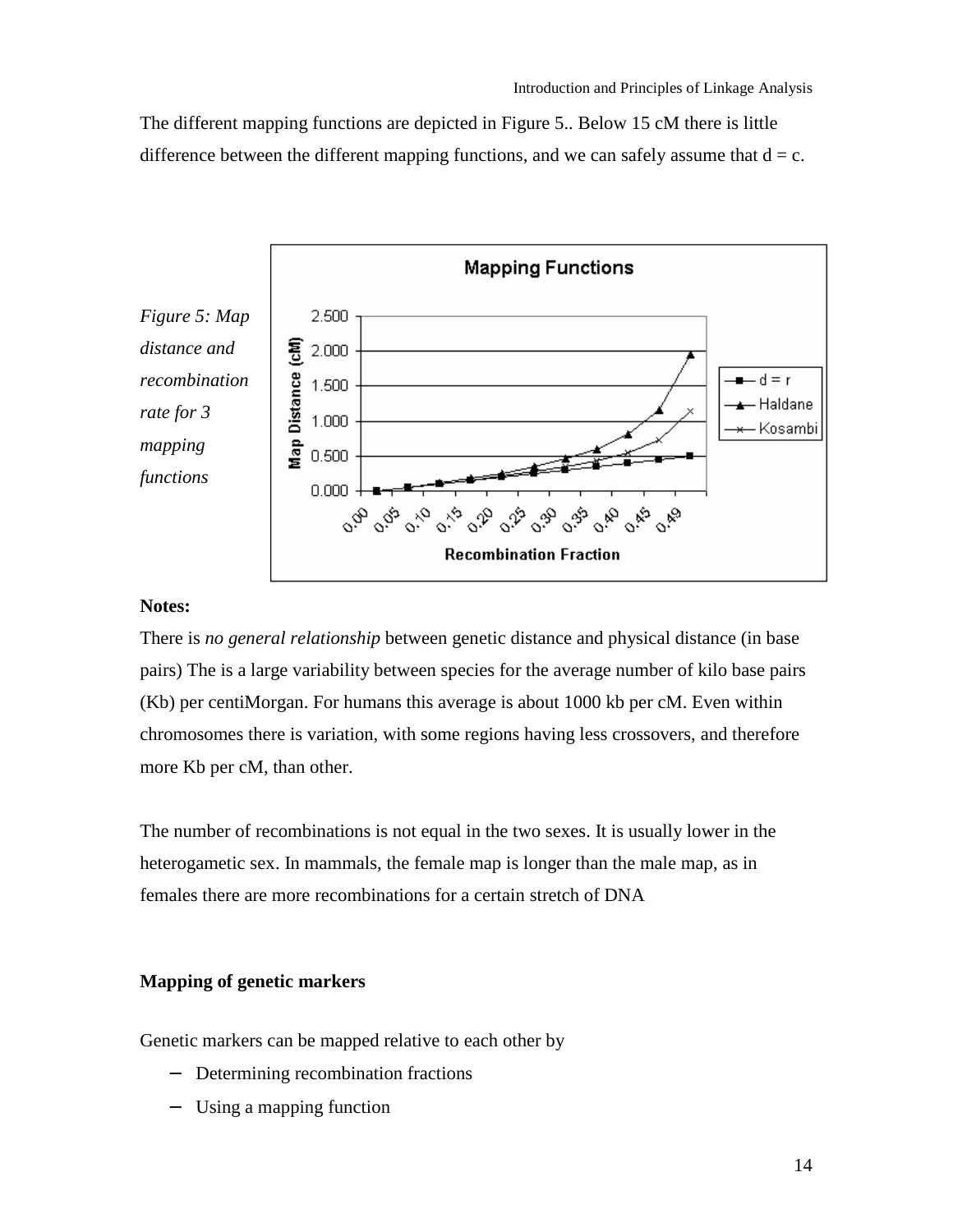<span id="page-14-0"></span>Such genetic mapping can only place markers on the genetic map, relative to each other. For a whole genome map, some markers need to be anchored to their physical position, using *in-situ* mapping. Several molecular techniques are available, e.g. FISH (Fluorescent In-Situ Hybridization)

Recombination fractions between genetic markers can be estimated from mapping experiments (as in a test cross). Since we can observe complete marker genotypes, we do not fully rely on such specific designs as in a testcross. However, some designs are more efficient for mapping than other designs, determining the percentage of meiosis observed that is actually informative

## **Estimation of the recombination fraction**

Recombination fractions are estimated from the proportion of recombinant gametes. This is relatively easy to determine if we know

- − Linkage phase in parents
- − The haplotype of the gamete that was transmitted from parent to offspring

If the linkage phase is known in parents, we know which gametes are recombinants, and which ones are non-recombinant.

However, in practice, linkage phases are not always known. This is especially the case in animals, as it is hard to create inbred lines. And markers are often in linkage equilibrium, even across breeds.

If the linkage phase is not known, we can usually infer the parental linkage phase, as the number of recombinants is expected to be smaller than the number of non-recombinants. However, there is some chance that by chance there are more recombinants. Maximum Likelihood is used to determine the most likely phase, and therefore, to determine the most likely recombination fraction (see next section)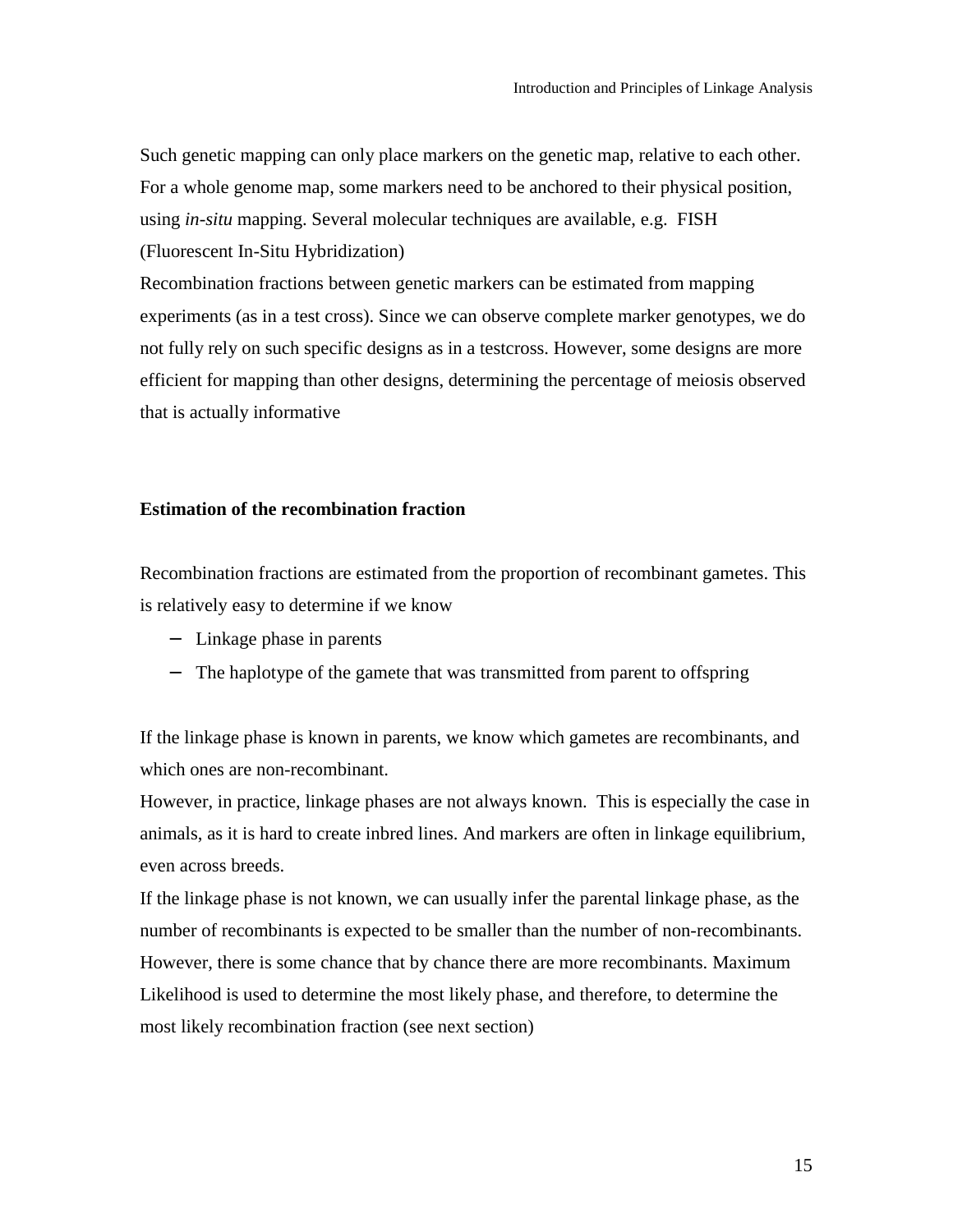<span id="page-15-0"></span>Information about the gamete that was received by an offspring depends on the genotypes on offspring, parents. If parents and offspring are all heterozygous (e.g. Aa), then we don't know which allele was paternal and which was maternal. If marker genotypes of parents are not heterozygous, we have no information about recombination events during their meiosis. For example, if the sire has genotype AB/Ab we cannot distinguish between recombinant gametes. However, if one parent is homozygous, it increases the chance of having informative meiosis on the other parent (think about a testcross, or see next example)

## **Maximum likelihood estimation of linkage (recombination fraction)**

The likelihood is equal to the probability of observing a certain data set for given parameter values. In linkage studies, the most important parameter involved is recombination fraction. Other parameters can be population allele frequencies, but these are not needed if all parents are genotyped.

We use an example as described by Bovenhuis and Meuwissen (1996).

A sire with genotype AaBb and dam with genotype AABB are mated to produce offspring AABB.

We know for sure that the offspring received an AB gamete from both parents. However, we don't know whether this was a recombinant or a recombinant gamete. This depends on the phase in the sire. The dam produces an AB gamete with probability 1. *We have :* 

| Sire's genotype | Probability | Probability of creating AB gamete |
|-----------------|-------------|-----------------------------------|
| AB/ab           | 0.5         | $0.5*(1-r)$ .                     |
| Ab/aB           | 0.5         | $0.5*$ r                          |

 $r =$  recombination fraction

The probability (likelihood) for the parents and this offspring is then:  $0.5*[0.5*(1-r)]+0.5*[0.5*r] = 0.25$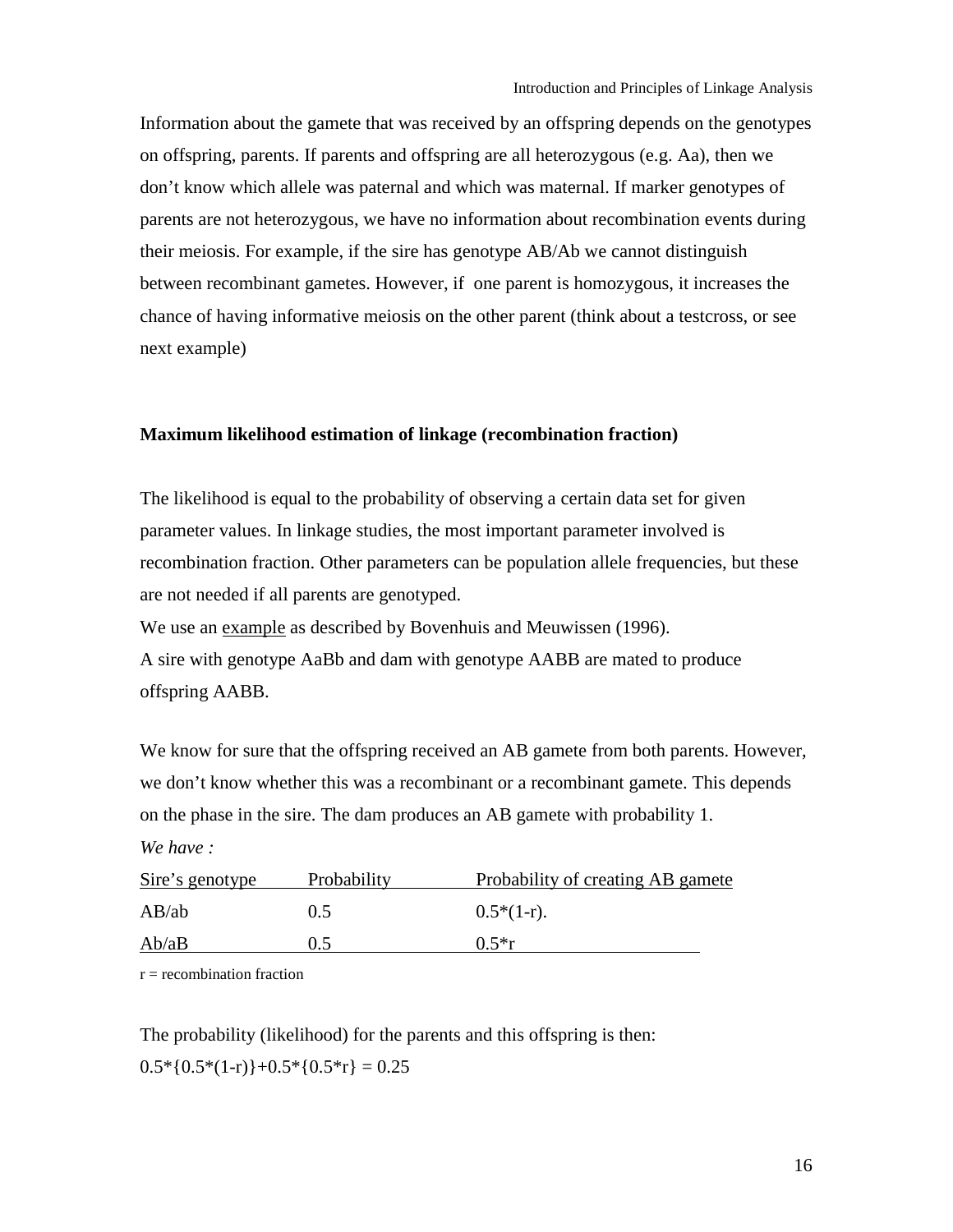The probability does not contain r, hence this offspring by itself does not provide information about the recombination fraction (r).

Now consider another offspring with genotype AABB.

*We have then:* 

| Sire's genotype | Probability | Probability of creating 2 AB gametes |
|-----------------|-------------|--------------------------------------|
| AB/ab           | 0.5         | $0.25*(1-r)^2$ .                     |
| Ab/aB           | 0.5         | $0.25*r^2$                           |

 $r =$  recombination fraction

The probability (likelihood) for the parents and these two offspring is then:  $0.5 * \{0.25 * (1-r)^2\} + 0.25 * \{0.5 * r^2\} = 0.125 * \{(1-r)^2 + r^2\}$ 

Now the Likelihood is a function of the recombination fraction r. The maximum likelihood can be found with certain search routines. The value of r, which maximizes the Likelihood, is the ML estimate of r.

The small example is still not very informative, as we have only one kind of gamete in offspring. We can further expand the example by giving 20 offspring to these parents. In summary the data looks like:

| Sire: AaBb                                     |  |  |  |
|------------------------------------------------|--|--|--|
| Dam AABB                                       |  |  |  |
| 20 Offspring: 9 AABB; 1 AaBB ; 1 AABb ; 9 AaBb |  |  |  |

The dam always gives an AB gamete. The sire gives gametes AB, Ab, aB, ab in frequencies 0.45, 0.05, 0.05 and 0.45.

The data shows clearly that AB and ab are parental haplotypes (non-recombinant) and Ab and aB are recombinants.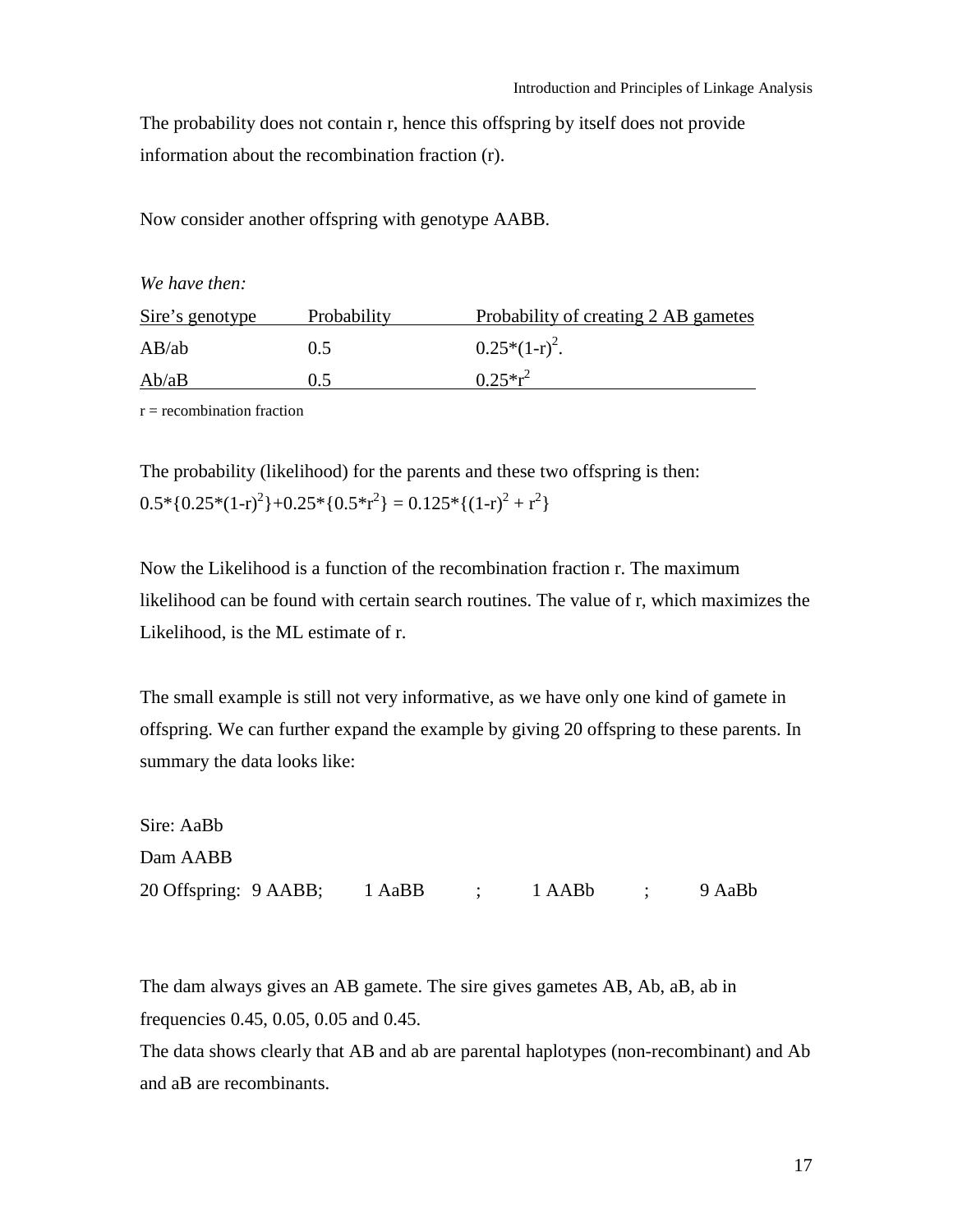The probability of observing a certain number of recombinants can be calculated using the binomial distribution. The probability of observing 18 non-recombinants and 2 recombinants is equal to

$$
\binom{20}{2} (1-r)^{18} \cdot r^2 \tag{5.1}
$$

This is equal to the likelihood. Note that we have now assumed known phase. Strictly, we should also consider the other possibility, i.e. that the phase in the sire was Ab/aB. This would give an additional term to the likelihood equal to

$$
\binom{20}{2}(1-r)^2 \cdot r^{18}
$$

However, this term is always very small compared to the previous, and therefore, in such cases it would not matter that much for the likelihood value whether or not if phase was assume known or not, as there is such overwhelming evidence from the data.

 The next figure plots the likelihood against recombination fraction for the example with 2 (L2) offspring and for the example for 20 offspring (L20, multiplied by 100). The first term in formula [5.1] is ignored, as this term is constant and not dependent on recombination fraction.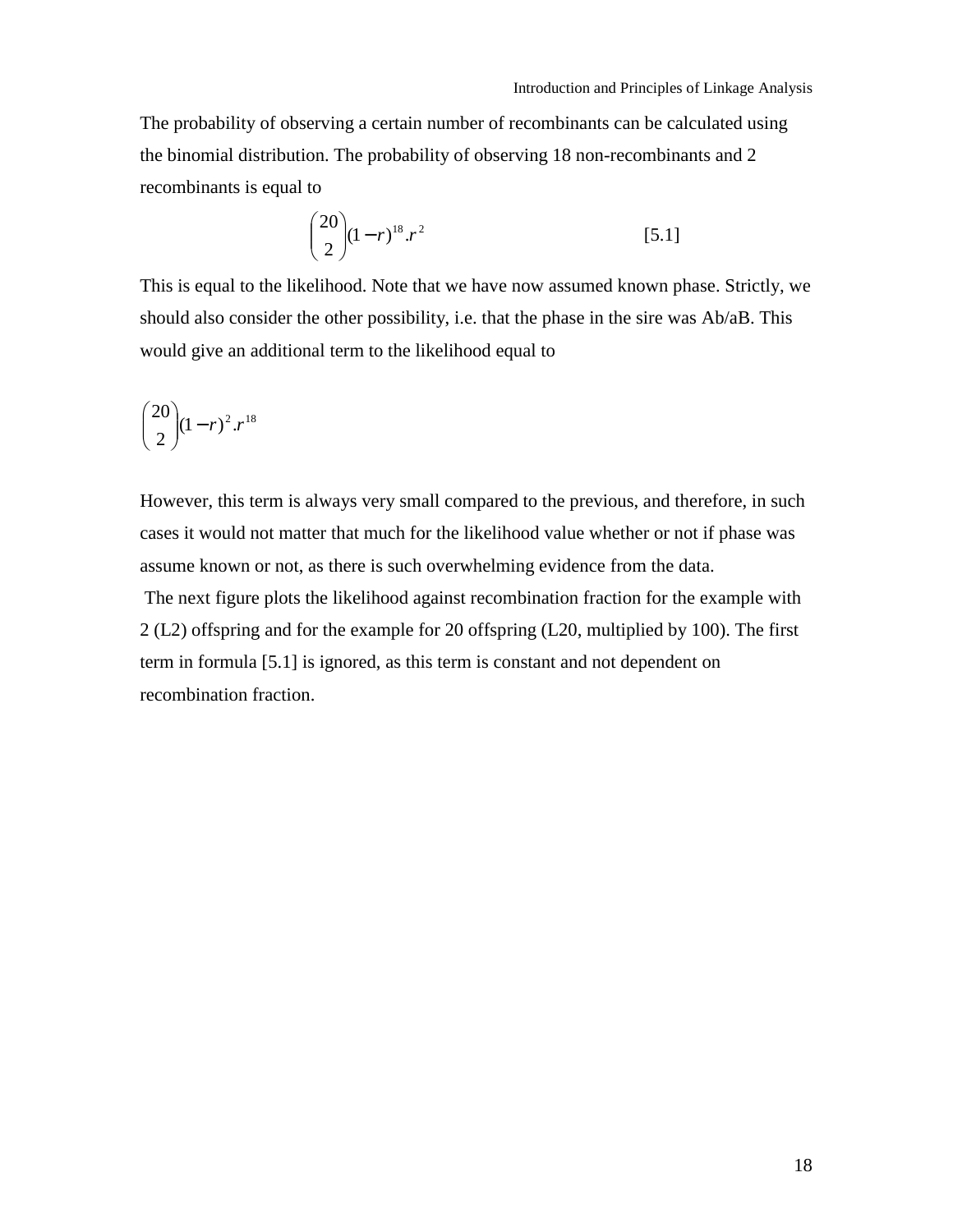<span id="page-18-0"></span>

*Figure 6. Likelihood patterns of linkage maps for examples with 2 (l2) and 20 (L20) progeny respectively.* 

## **Testing for linkage: LOD scores**

Besides estimating the most likely recombination fraction, we usually also want to test those estimates statistically. In particular we want to test whether or not two loci are really linked. Therefore, the statistical test to perform is the likelihood versus a certain recombination fraction (r) vs the likelihood of no linkage  $(r=0.5)$ .

Different likelihoods are usually compared by taking the ratio of the likelihood. In this case:

$$
\frac{Likelihood(r = \hat{r})}{Likelihood(r = 0.5)}
$$

The <sup>10</sup>log ratio of this likelihood ratio is indicated by LOD-score (abbreviation of log-ofodds) (Morton, 1955)

A LOD-score above 3 is generally used a critical value. A LOD-score>3 implies that the null-hypothesis ( $r = 0.5$ ) is rejected. This value implies a ratio of likelihoods of 1000 to 1.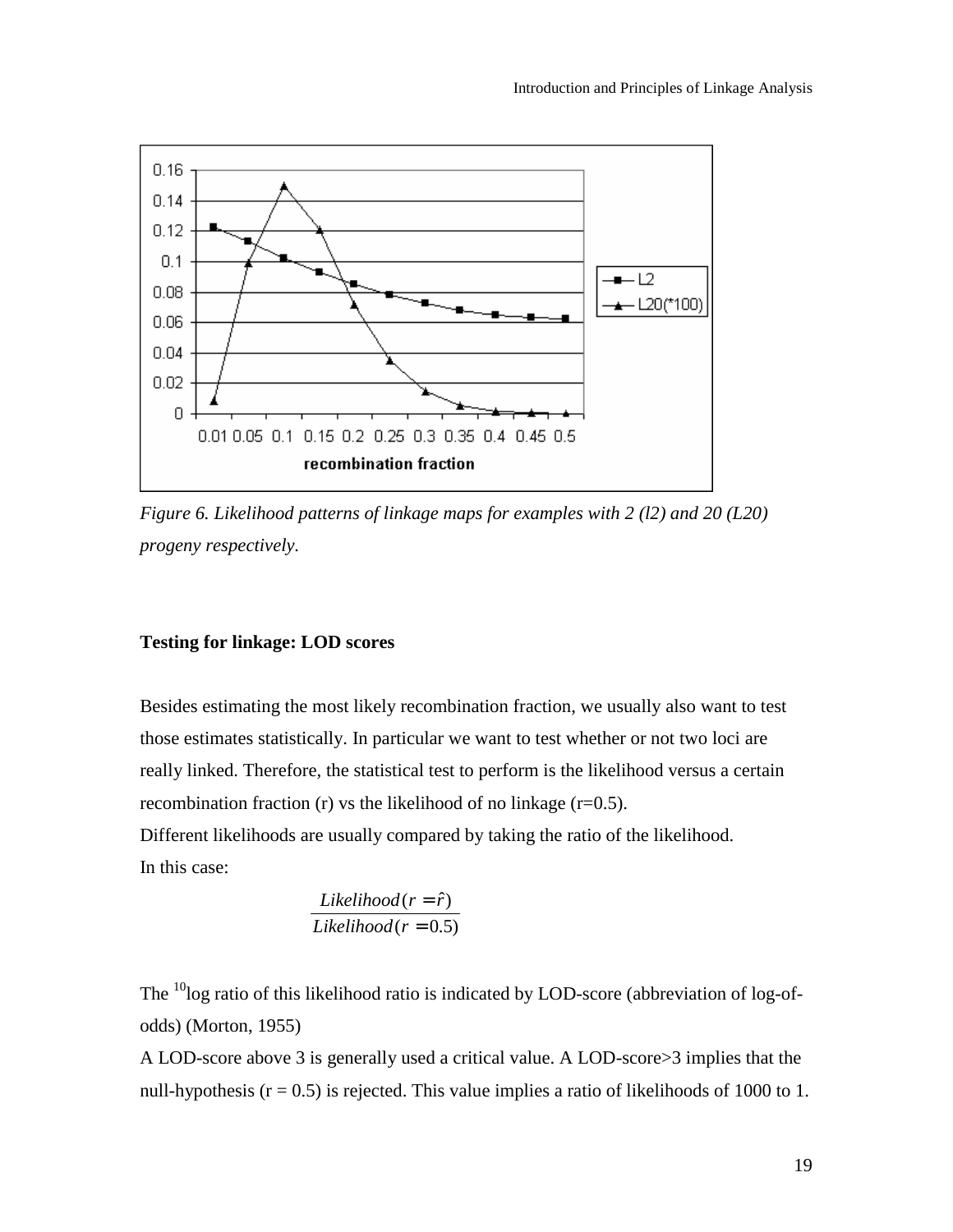This seems like a very stringent criterion. However, it accounts for the prior probability of linkage. Due to the finite number of chromosomes, there is a reasonable probability (5% in humans with 23 chromosome pairs) that two random loci are linked (see Morton, (1955) for more detail)

Morton (1955) suggested that LOD scores from data from additional families, or from additional progeny within a family, could be added to the original LOD score.

The LOD score for the example, for a particular r-value can be written as

 $Z(r) = (n - nrec) \cdot log(1 - r) + nrec \cdot log(r) - n \cdot log(0.5)$ 

Where n is the number of progeny and nrec the number of recombinants.



*Figure 7: LOD score curve for the 20 progeny example.* 

Note that these LOD scores assume the phase in the sire to be known. For  $r = 0.1$  the LOD score is equal to 3.2.The LOD score would be somewhat lower if the phase was assumed unknown. You may want to check for yourself that that would give a LOD score of 2.9.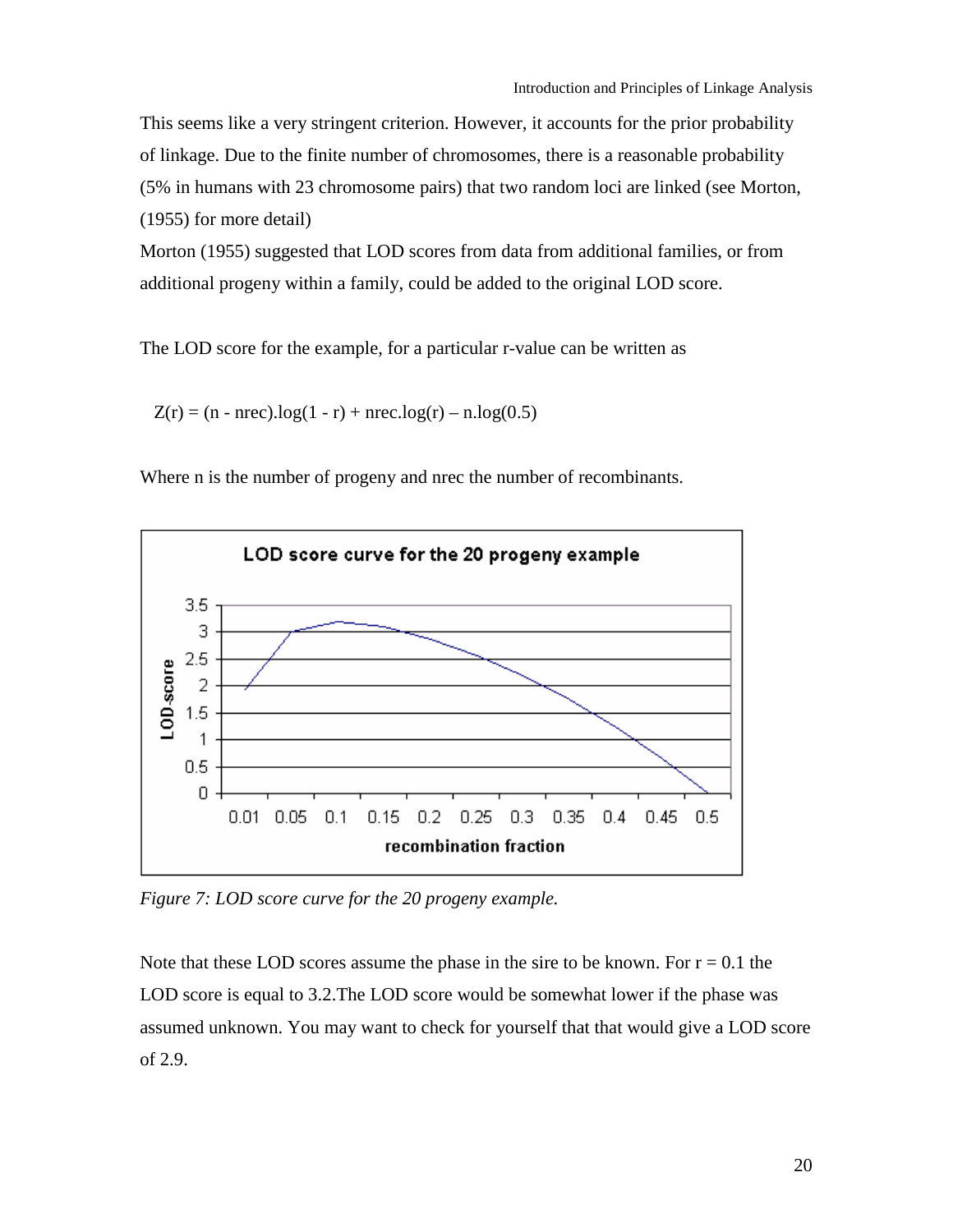<span id="page-20-0"></span>There is a lot of software written for linkage analysis and marker mapping. A well-known program is CRI-map. It gives LOD scores, estimates of recombination fractions, and marker maps (based on Kosambi's function) for possibly many families, and many markers.

#### **Design of mapping**

Marker maps can be made from genotyping certain families for a series of markers. To construct the marker map for livestock species, most labs have used DNA from certain reference families. However, there are no strict rules for creating a reference families. A few comments can be made about efficiency of mapping.

- − The amount of information available for mapping is based on the number of informative meiosis.
- − An efficient design minimizes the number of genotypings for a given number of informative meioses.

From the previous we already noticed that informative meiosis depend on the number of marker alleles and hetero/homo-zygosity of parents. Some suggestions are:

- − Full sibs families are better than half sib families, as the number of genotypings is lower for the same number of informative meiosis.
- − It is better to use more families as two parents might have such genotypes at certain markers that they will never produce informative meioses.

#### **References**

Bovenhuis, H. and T.H.E. Meuwissen. 1996. Detection and mapping of quantitative trait loci. Animal Genetics and Breeding Unit. UNE, Armidale, Australia. ISBN 1 86389 323 7

Bulmer, M.G. 1971. The effect of selection on genetic variability. Amer. Nat. 105:201.

Morton, N.E. 1955. Sequential tests for the detection of linkage. American Journal of Human Genetics. 7:277-318.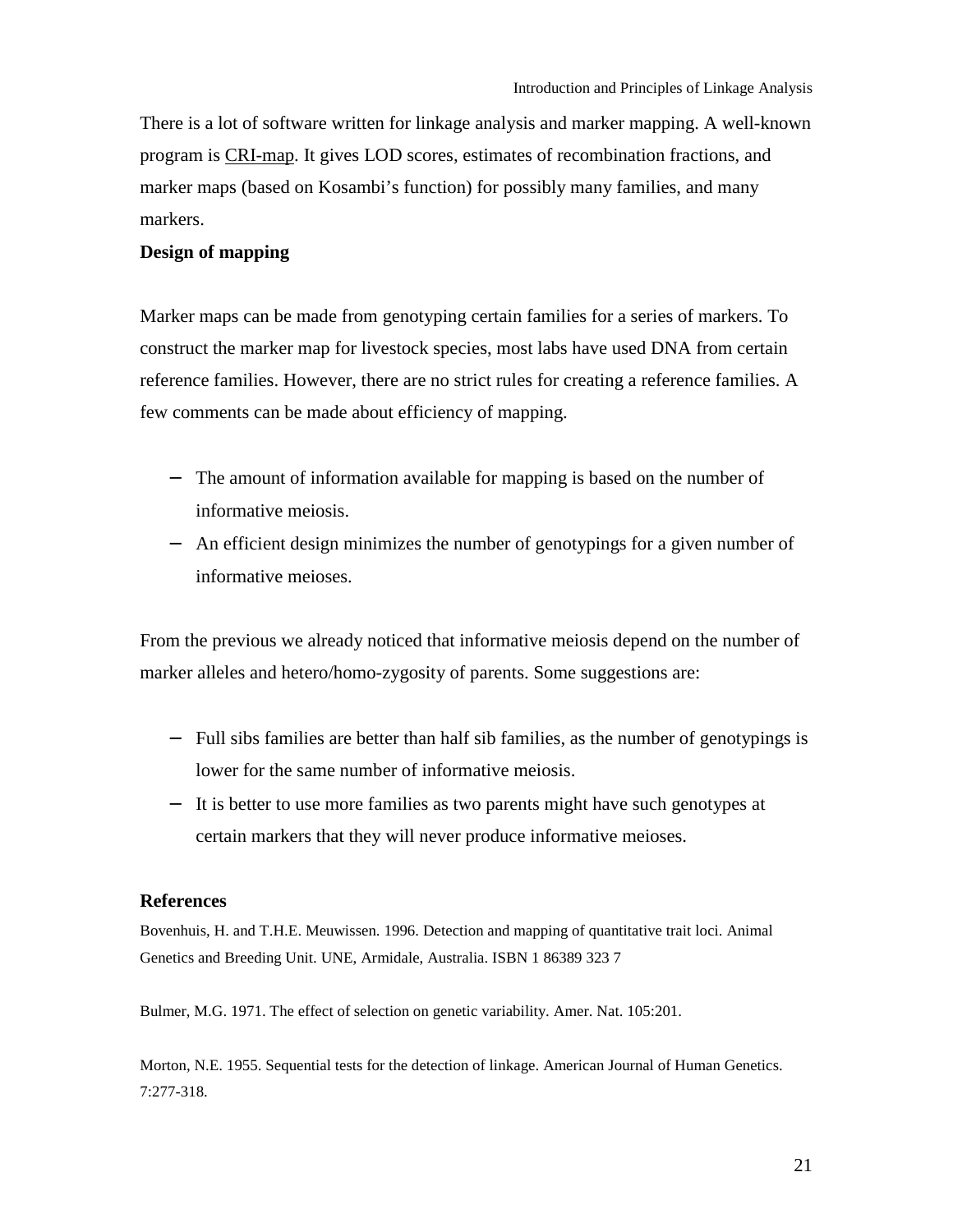# <span id="page-21-0"></span>**Determining associations between genetic markers and QTL with single markers**

Julius van der Werf and Brian Kinghorn

## **Detecting QTL segregation in a sire family**

Consider a sire that is heterozygous for both genetic marker (M, m) and QTL (Q, q). We can actually determine his marker genotype from a DNA test, but his QTL genotype can only be postulated. Consider only 'informative progeny' that is, progeny form whom we know which of the marker alleles they obtained from their sire. This is true in Figure 8 where all dams are recessive mm:



*Figure 8: Example of QTL marker segregation*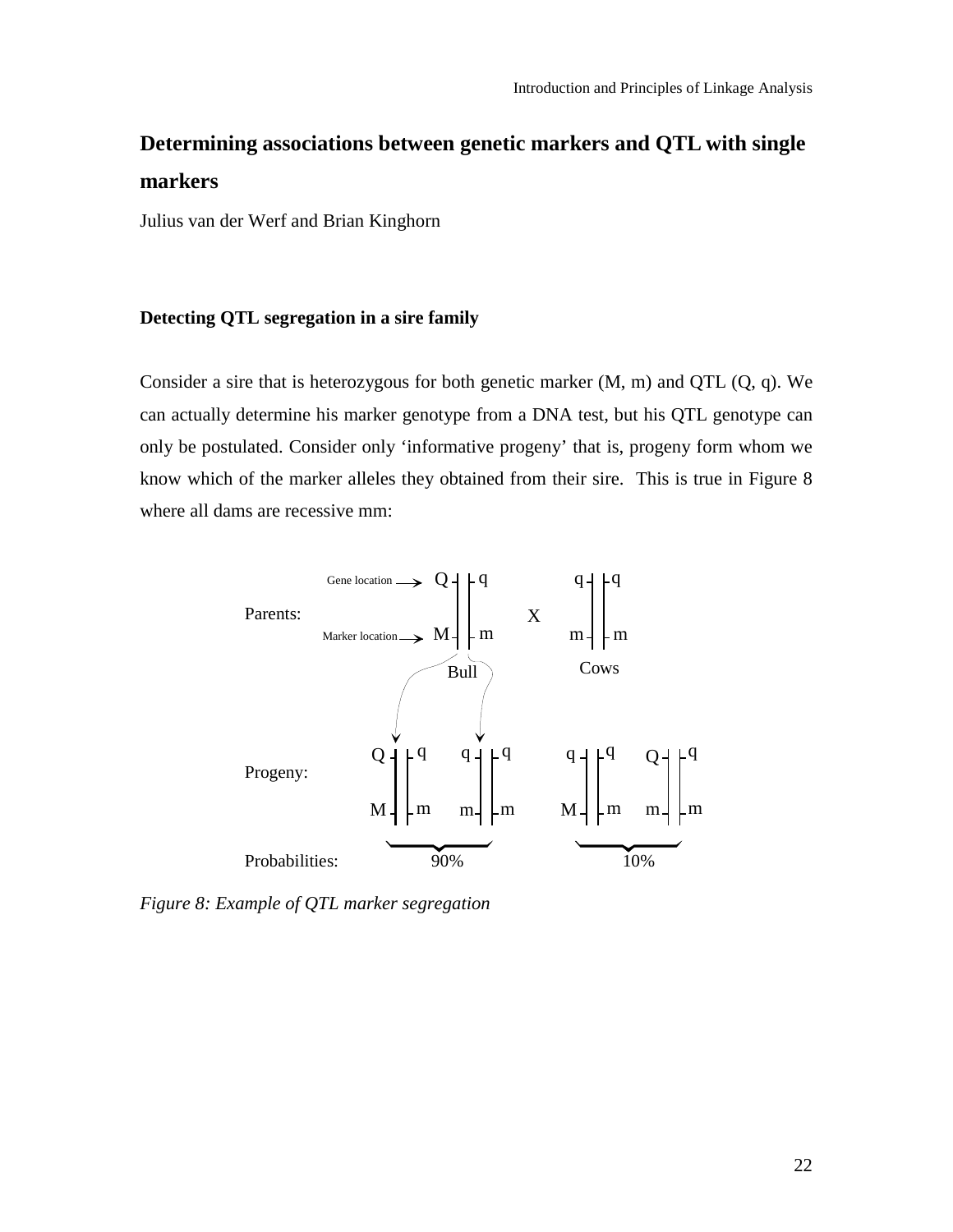The next table shows what kind of progeny will be in the group, with their frequencies. What is important here:

- The *recombination rate* between marker allele and QTL allele (taken as 10% above). This is indicated by the symbol r.
- The difference between progeny receiving Q vs. progeny receiving q from their sire. This is equal to the allele-substitution effect with the symbol  $\alpha$ .

| Parental genotype: | М |                |                    |
|--------------------|---|----------------|--------------------|
|                    | m |                |                    |
| Possible gametes   |   | recombination? | gamete probability |
| М                  |   | no             | $(1-r)/2$          |
| m                  |   | yes            | r/2                |
| M                  |   | yes            | r/2                |
| m<br>U             |   | no             | $(1-r)/2$          |

#### *The need to treat each sire family separately*

Note that, using this simple approach, these probabilities hold only within the progeny group of a given sire. In another family, the sire may have another QTL-allele associated with the M-allele. i.e. the sire maybe Mq/mQ.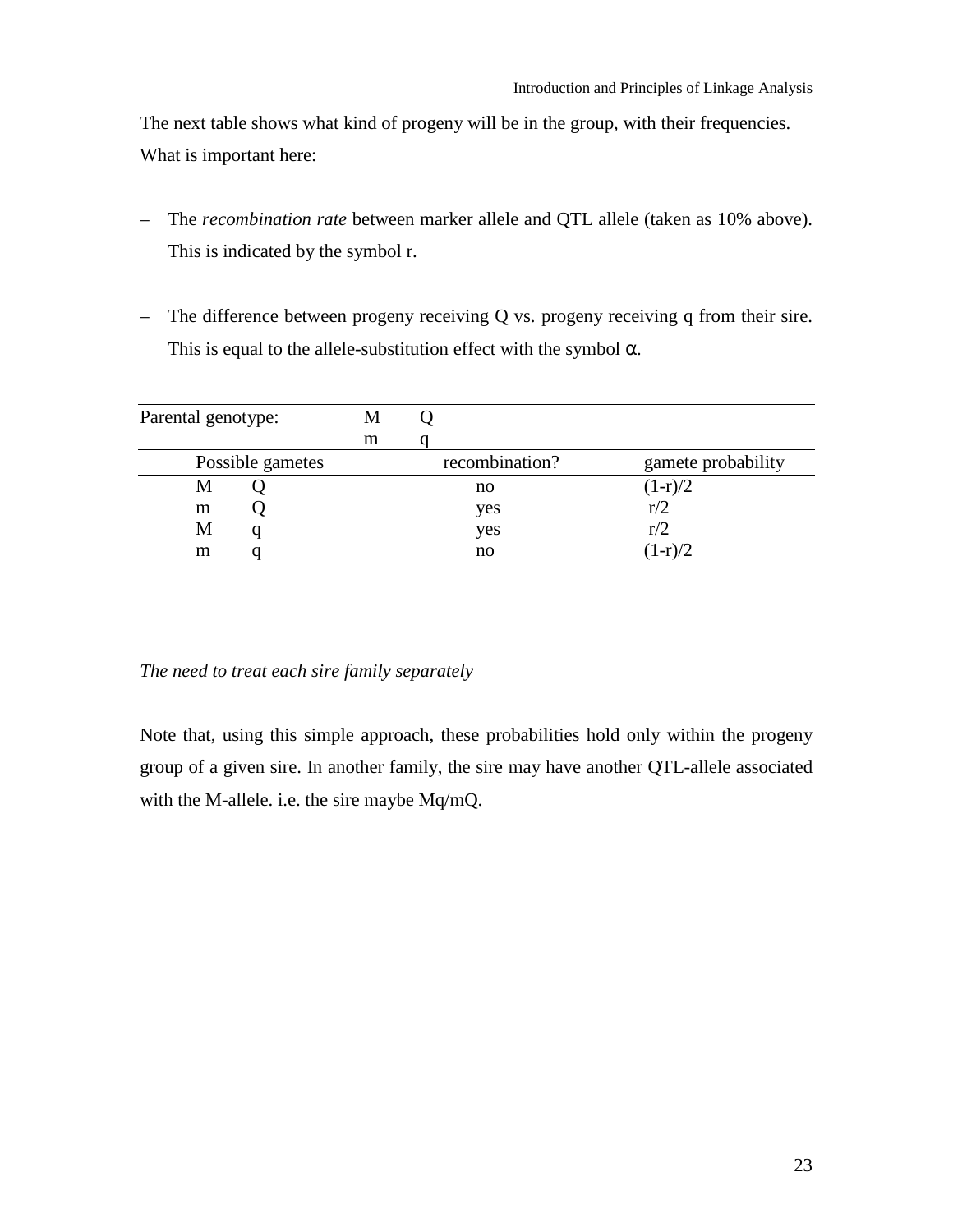## *Expected progeny means*

For the given QTL effect we can now work out the expected progeny means of each marker group within the sire's progeny group:

| Marker allele                    | QTL allele         | frequency | Expected       |
|----------------------------------|--------------------|-----------|----------------|
| mean obtained from<br>sire group | obtained from sire |           | of progeny     |
| M                                |                    | $(1-r)/2$ | $\mu + \alpha$ |
| M                                | q                  | r/2       | μ              |
| m                                |                    | r/2       | $\mu + \alpha$ |
| m                                | q                  | $(1-r)/2$ | μ              |

From the previous table we can work out the expected difference between the M-group and the m-group:

| Mean of M-group: | $((1-r)(\mu + \alpha)/2 + r \cdot \mu/2)$ | $/ 0.5 =$                   | $\mu + (1-r) \alpha$ |
|------------------|-------------------------------------------|-----------------------------|----------------------|
| Mean of m-group: | $(r.(\mu + \alpha)/2)$                    | $+(1-r) \cdot \mu/2)/0.5 =$ | $\mu$ + r $\alpha$   |
| Difference $(D)$ |                                           |                             | $(1-2r)\alpha$       |

## *Interpreting results*

If there is no difference between the M-group and the m-group of progeny, then we have no evidence of a QTL. It could be that there is a QTL that is linked to the marker, but its recombination rate with the marker must be close to  $0.5$  (= unlinked), and/or its effect is small.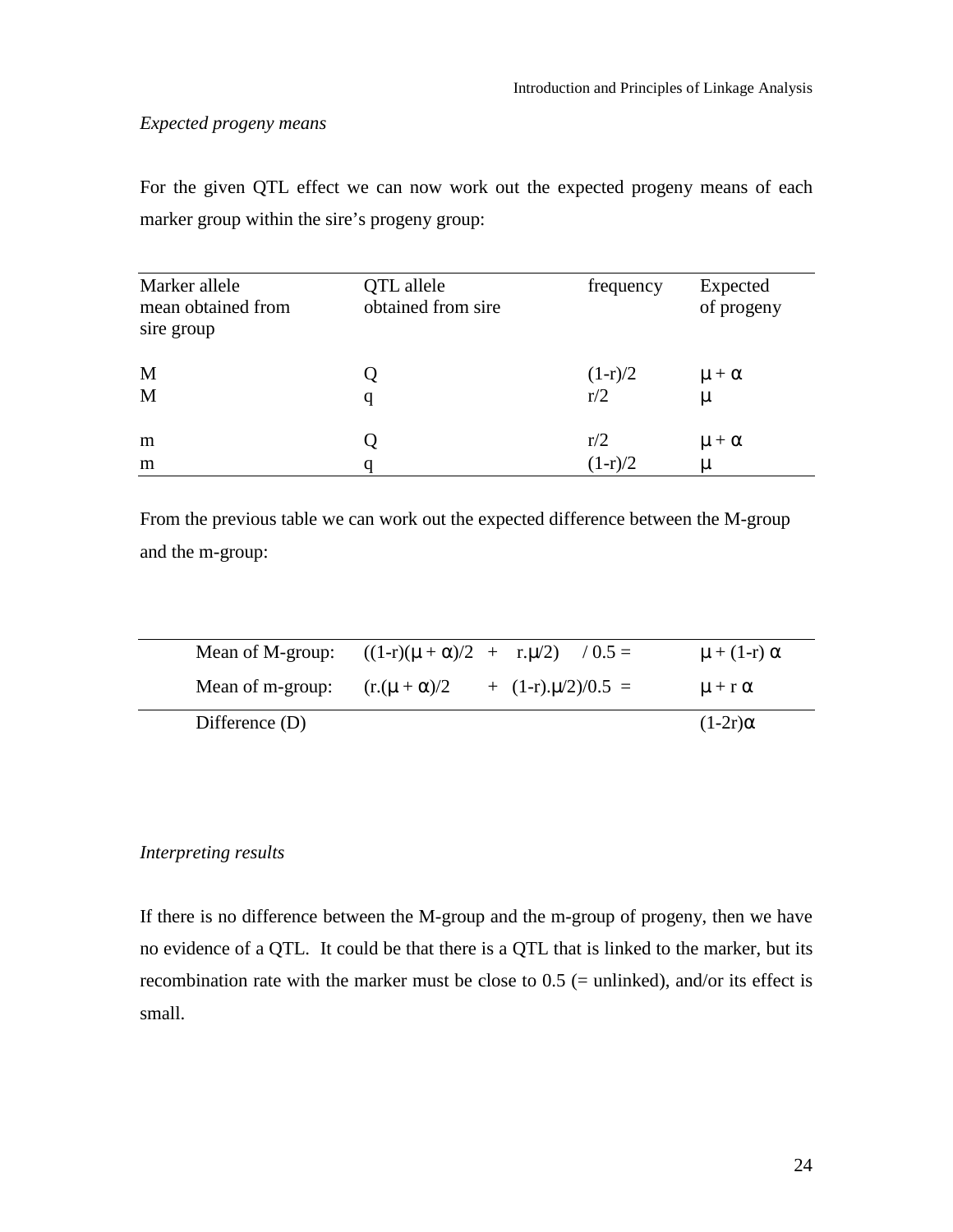<span id="page-24-0"></span>If we do find a progeny group difference (within the sire), it means that there is an association. However, we can't distinguish between a large QTL effect that is loosely linked ( $\alpha$  high and r high) or a smaller effect that is tightly linked ( $\alpha$  low and r low), as  $\alpha$ and r cannot be untangled in  $(1-2r)\alpha$ .

The following Table shows some possible combinations of recombination rate (r) and QTL effect  $(\alpha)$  giving rise to the same difference (D) between marker genotype groups within the sire's progeny.

| Recombination   | QTL-effect (Q- | Mean of               | Mean of               | Marker allele  |
|-----------------|----------------|-----------------------|-----------------------|----------------|
| rate M-Q $(=r)$ | q substitution | programy <sup>1</sup> | programy <sup>1</sup> | contrast $(D)$ |
|                 | $=\alpha$ )    | receiving M-          | receiving m-          |                |
|                 |                | allele                | allele                |                |
| $\theta$        | 50             | 50                    | $\Omega$              | 50             |
| 0.1             | 62.5           | 56.25                 | 6.25                  | 50             |
| 0.2             | 83             | 67                    | 17                    | 50             |
| 0.3             | 125            | 87.5                  | 37.5                  | 50             |
| 0.4             | 250            | 150                   | 100                   | 50             |
| 0.5             | 1000           | 500                   | 500                   | $\theta$       |

<sup>1</sup> Mean is relative to the progeny receiving a q-allele from the sire.

#### **The effect of QTL status in dams**

Note that until now we have not worried what kind of alleles progeny would receive from their dam. In a way, this is not relevant for determining a marker-QTL association, as long as the dams are randomly distributed over the two marker groups of progeny (it is hard to be non-random here!). The dam population is relevant if we want to interpret the allele substitution effect  $(\alpha)$ . The possibilities are: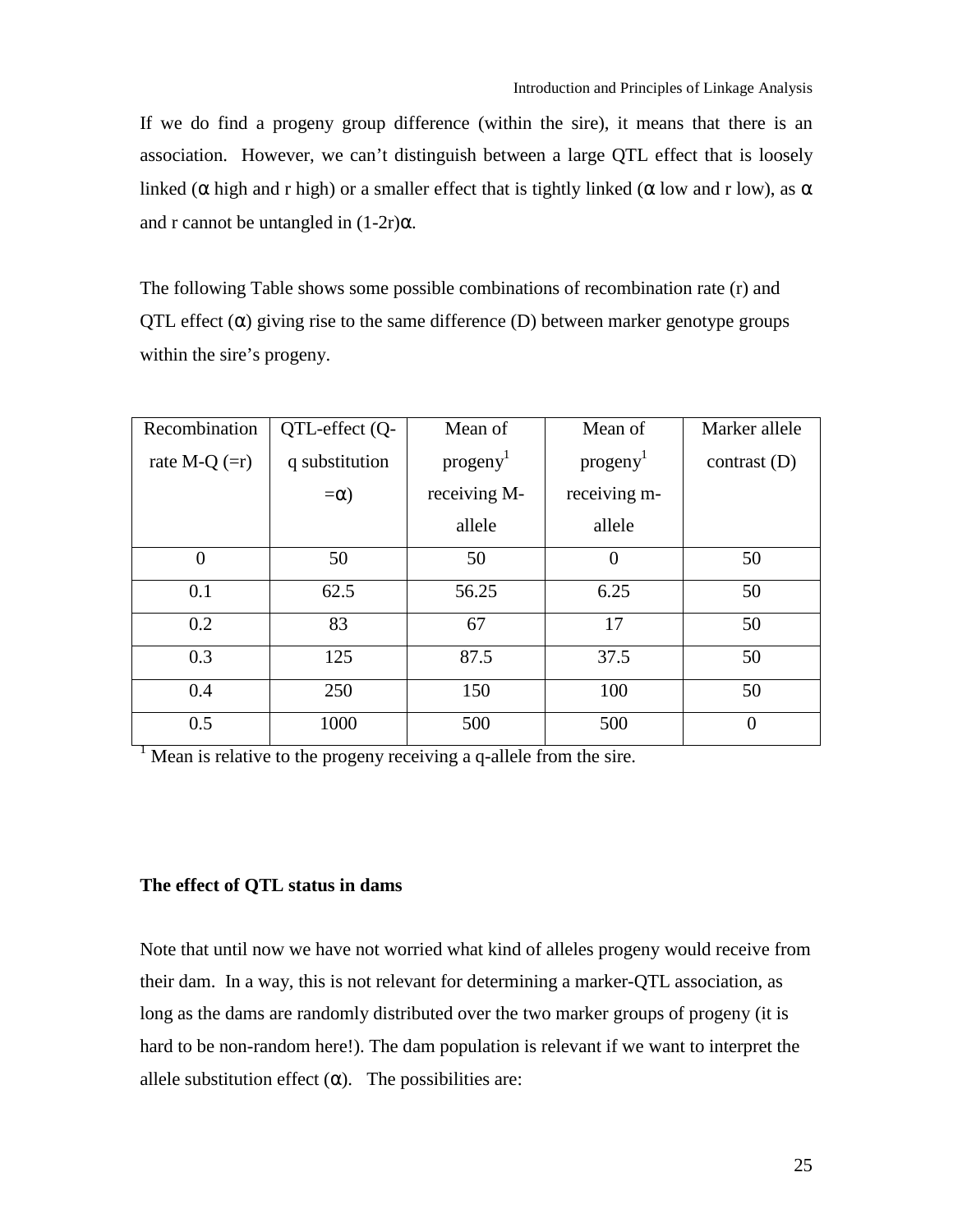| Dam population contributes | The allele substitution effect $(\alpha)$ represents   |  |
|----------------------------|--------------------------------------------------------|--|
|                            | Difference between Qq and qq genotypes:                |  |
| Only q-alleles             | $\mu_{\rm qQ}$ - $\mu_{\rm qq}$                        |  |
| Only Q-alleles             | Difference between QQ and Qq genotypes:                |  |
|                            | $\mu_{\text{QQ}}$ - $\mu_{\text{qQ}}$                  |  |
| Q in frequency p,          |                                                        |  |
| q in frequency $(1-p)$     | $p(\mu_{OO} - \mu_{qO}) + (1-p) (\mu_{Oq} - \mu_{qq})$ |  |

As in Falconer's book, we can define the following symbols for the means of the three possible genotype:

 $\mu_{QQ}$  +a  $\mu_{qQ}$  d  $\mu_{qq}$  -a

Where d is 'dominance' is the deviation of the heterozygote from the homozygote mean. In general, the Q-allele substitution effect can then be written as  $\alpha = a + (q-p)d$ . This shows that the QTL effect found in the sire's progeny is likely to be different when the sire is mated to another dam population (another breed), as the  $p (=freq(Q))$  is likely to be different in this other population.

## *More powerful approaches*

If we take account of the whole pedigree then we have some power to infer not just  $\alpha$ under current conditions, but also a and d. This requires genotype information on sufficient animals (ideally on all animals) and use of statistical methods that we will cover later in the course.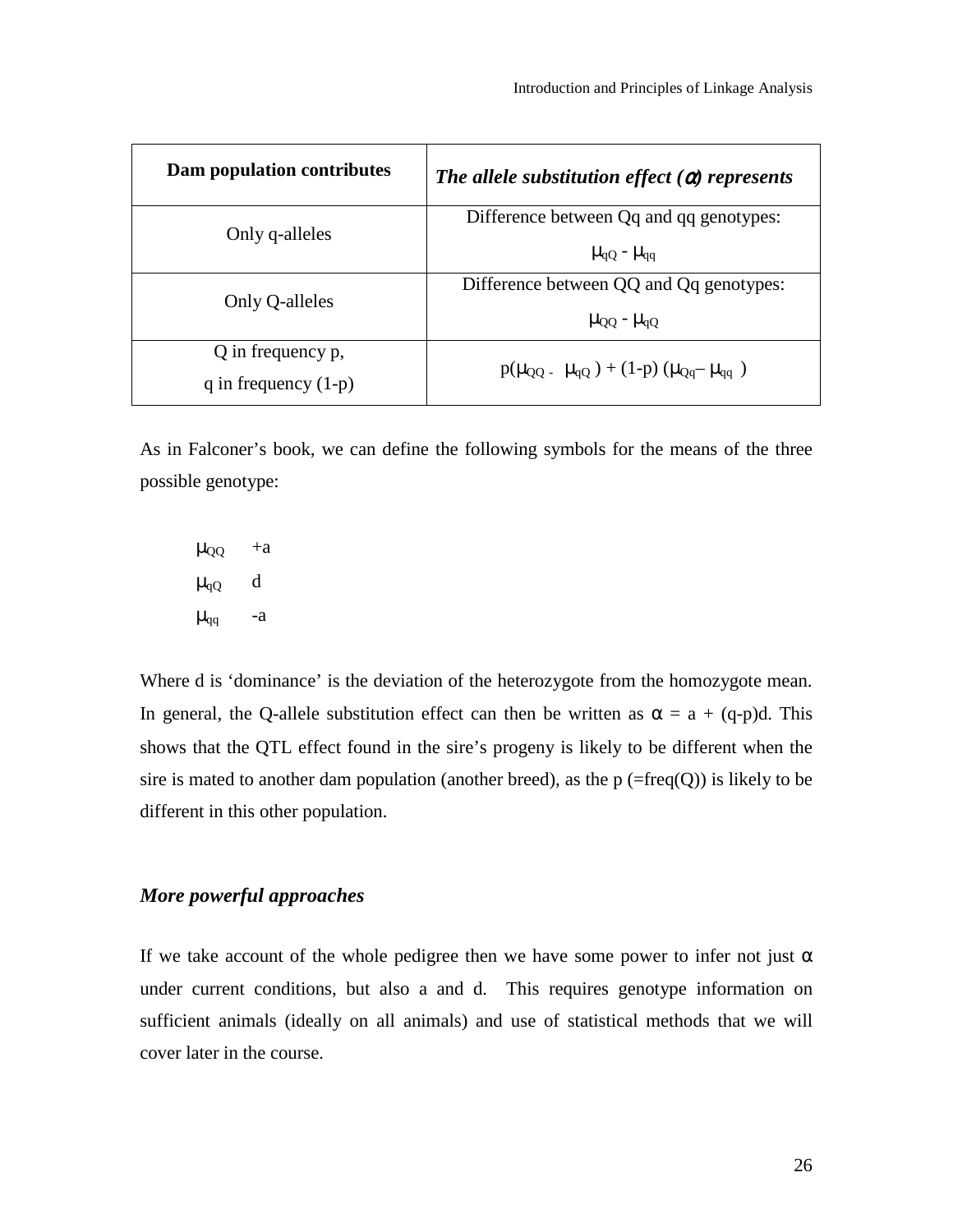#### <span id="page-26-0"></span>**Detecting QTL in designed experiments**

#### **Inbred parental lines**

We have already seen in the Figure on the first page of this Chapter that there is a simple basis to infer QTL segregation in a cross that involves an ideal pattern of marker and QTL genotypes. The Figure actually refers to a backcross between inbred lines. The sire is heterozygous and the dams are all homozygotes. We can generally only be sure about such genotypes (at QTL and markers) if parental lines are fully inbred. In animal populations, this will be hard to achieve, of course. Using designed experiments helps to improve to get (most) of the right genotypes. For example, in a first cross of extreme breeds, it is more likely that major genes for the trait that is considered extreme is these breeds will be in a heterozygous state. We will now first look at some typical designs, and discuss the inferences that can be made with respect to genotype differences. Subsequently we consider outbred populations.

#### **The Backcross Design**

One way to maximise the probability of getting 'ideal QTL genotypes' is by making a backcross of inbred lines. Here the sire is a first cross between the lines and the Dams are purebred for one inbred line. The dams are all nicely homozygous and genetically identical to each other. The only things left to chance is that the two inbred lines are fixed for different alleles at both the QTL locus and the Marker locus. The Marker locus is no problem – we can tell pretty quickly from DNA test results whether the lines differ. However, for QTL loci, we can maximise the probability that the lines differ by choosing the lines appropriately – with large genetic distances and large differences for the key traits of interest. [Of course large genetic distances will also increase the chances of differences at market loci too.]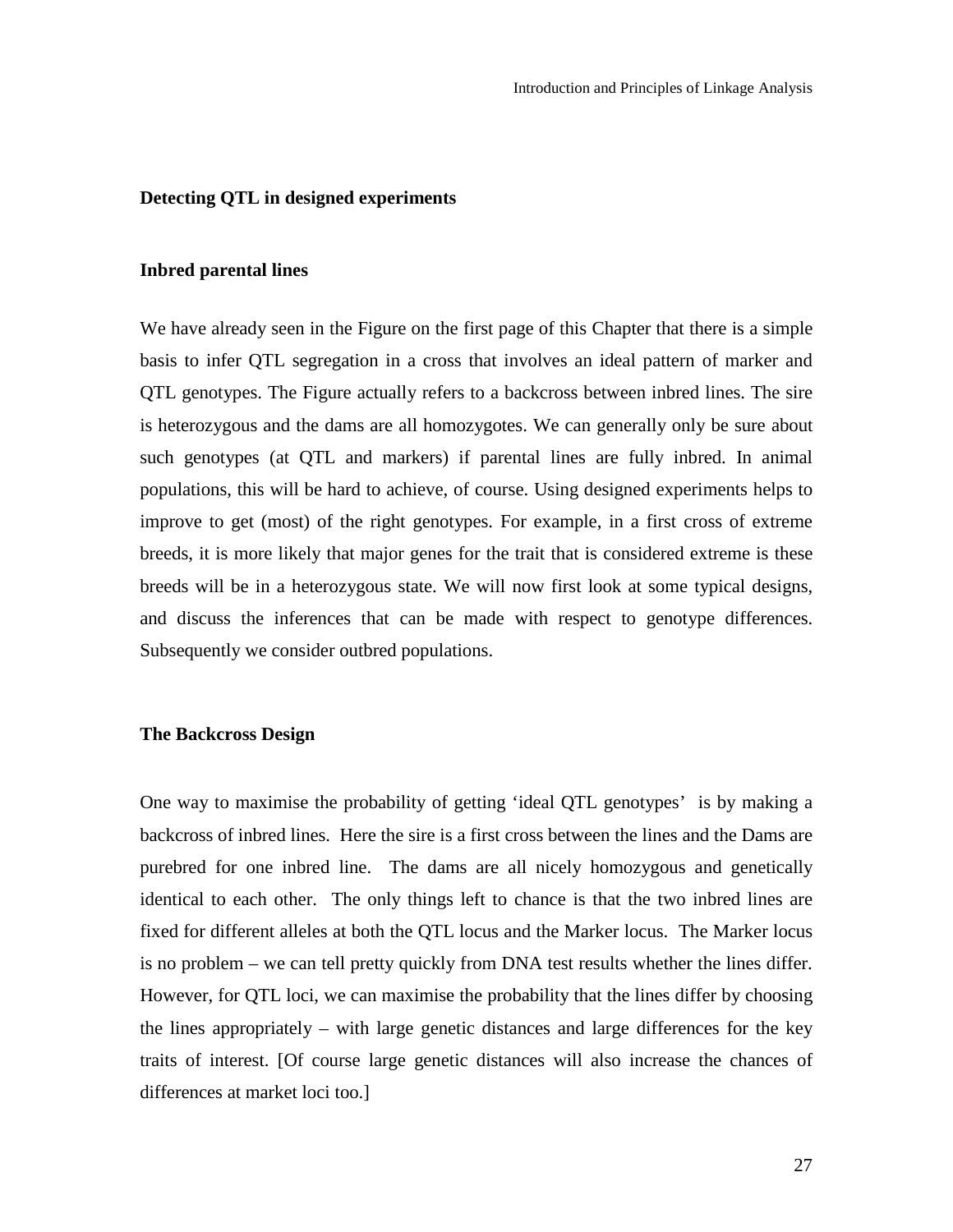Earlier we showed that the difference in merit between progeny receiving M from the sire and those receiving m from the sire is  $(1-2r)\alpha$ , where  $\alpha = a + (p-q)d$ , and genotype effects are:

 $\mu_{QQ}$  +a  $\mu_{qQ}$  d  $\mu_{qq}$  -a

However, with inbred lines we have extra information – information that the QTL allele frequencies are 1 and 0 (or 0 and 1) in the inbred lines *if* the QTL is segregating.

Thus  $\alpha = a + (p-q)d$  is:

 $a + (1-0)d = a + d$  if the dam population is qq – going from qq to qQ adds  $a + d$ 

 $a + (0-1)d = a-d$  if the dam population is QQ – going from qQ to QQ adds a - d

Thus:

- 1. The effects of a allele substitution is either  $(a + d)$  if the dams hold the less favourable allele, or  $(a - d)$  if the dams hold the more favourable allele.
- 2. The differences between marker genotypes is either  $(1-2r)(a+d)$  or  $(1-2r)(a-d)$ accordingly.
- 3. If we make both backcrosses, we can get independent estimates of a and d.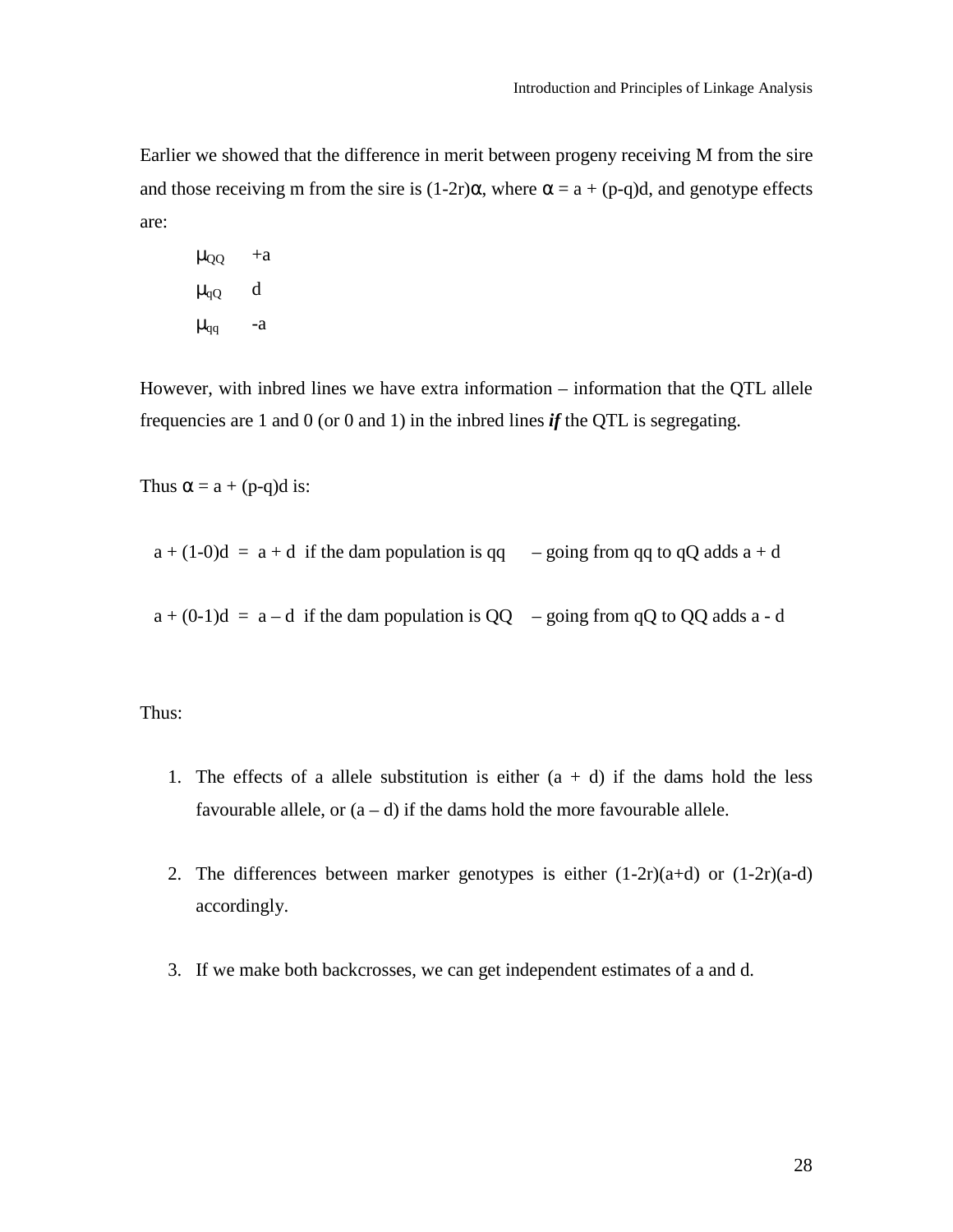## <span id="page-28-0"></span>The F<sub>2</sub> cross Design

Now both sire and dam lines are heterozygous, given that there is segregation at both loci:



*Figure 9: Paternal haplotypes when F1 parents are used to produce an F2 cross.* 

Given recombination fraction is r, we can work out gamete frequencies and progeny genotypes at both loci. The next table shows the genetic value (a, d or –a) and marker genotype (MM, Mm or mm) of the 16 possible 2-locus progeny genotypes:

|                    | $Eggs \rightarrow$ | QM                 | qm                 | Qm            | qM             |
|--------------------|--------------------|--------------------|--------------------|---------------|----------------|
| Sperm $\downarrow$ | Frequency          | $\frac{1}{2}(1-r)$ | $\frac{1}{2}(1-r)$ | $\frac{1}{2}$ | $\frac{1}{2}$  |
| QM                 | $\frac{1}{2}(1-r)$ | <b>MM</b><br>a     | Mm<br>d            | Mm<br>a       | <b>MM</b><br>d |
| qm                 | $\frac{1}{2}(1-r)$ | d<br>mM            | -a mm              | d<br>mm       | $-a$ mM        |
| Qm                 | $\frac{1}{2}r$     | mM<br>a            | d<br>mm            | a<br>mm       | mM<br>d        |
| qM                 | $\frac{1}{2}r$     | MM<br>d            | -a Mm              | Mm<br>d       | -a MM          |

Table 1.

Now we have three progeny groups, organised by marker genotype. By looking at the table above, we can derive the predicted frequency and merit for these: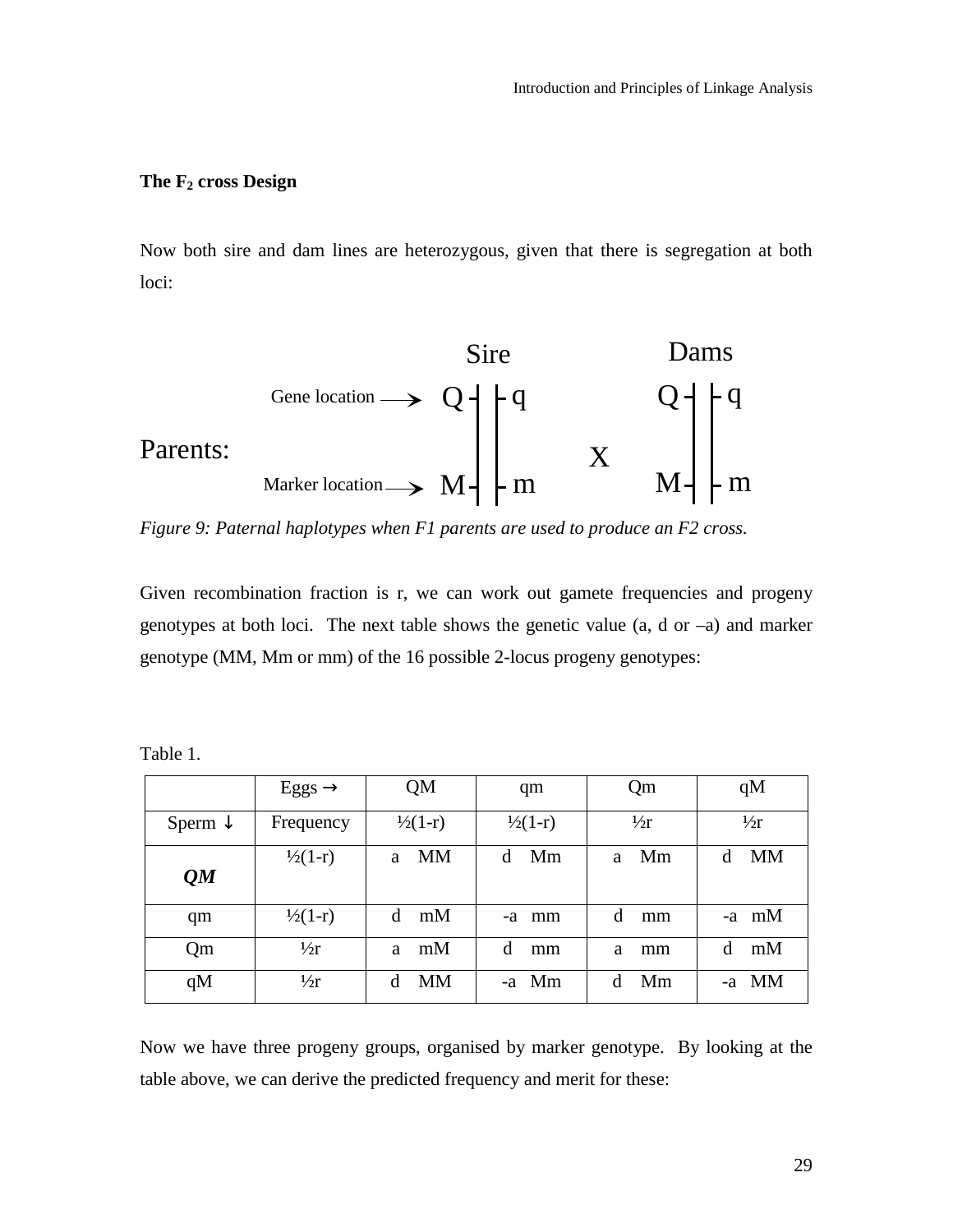| Marker    | Predicted frequency                                                       | Equals        |
|-----------|---------------------------------------------------------------------------|---------------|
| genotype  |                                                                           |               |
| <b>MM</b> | $(\frac{1}{2}(1-r))^2 + \frac{21}{2}r\frac{1}{2}(1-r) + (\frac{1}{2}r)^2$ | $\frac{1}{4}$ |
| Mm        | $2[(1/2(1-r))^2 + 21/2r^2/(1-r) + (1/2r)^2]$                              | $\frac{1}{2}$ |
| mm        | $(\frac{1}{2}(1-r))^2 + \frac{21}{2}r^2(1-r) + \frac{1}{2}r^2$            | $\frac{1}{4}$ |

| Marker    | <b>Predicted merit</b>                                                 | Equals                          |
|-----------|------------------------------------------------------------------------|---------------------------------|
| genotype  |                                                                        |                                 |
| <b>MM</b> | $(\frac{1}{2}(1-r))^2a + \frac{21}{2}r^2(1-r)d + \frac{(1}{2}r)^2(-a)$ | $(1-r)^2a + 2r(1-r)d + r^2(-a)$ |
|           | $\frac{1}{4}$                                                          |                                 |
| Mm        | $2[(1/2(1-r))^2d + 2\frac{1}{2r^2}(1-r)(a-a) + (\frac{1}{2r})^2d]$     | $[(1-r)^2 + r^2]d$              |
|           | $\frac{1}{2}$                                                          |                                 |
| mm        | $(\frac{1}{2}(1-r))^2(-a) + \frac{21}{2}r^2(1-r)d + \frac{1}{2}r^2a$   | $(1-r)^2(-a) + 2r(1-r)d + r^2a$ |
|           | $\frac{1}{4}$                                                          |                                 |

This gives us some sensible predicted merits:

| Marker genotype | $r = 0$ | $r = \frac{1}{2}$                            |
|-----------------|---------|----------------------------------------------|
| MМ              |         | $\frac{1}{4}a + \frac{1}{2}d - \frac{1}{4}a$ |
| Mm              |         | $\frac{1}{4}a + \frac{1}{2}d - \frac{1}{4}a$ |
| mm              | -a      | $\frac{1}{4a} + \frac{1}{2d} - \frac{1}{4a}$ |

This is shown graphically below, with  $a = 1$  and  $d = \frac{1}{2}$  at the QTL. With no recombination, the marker groups reflect the true QTL genotypic merits. With full recombination  $(r = \frac{1}{2})$  all marker groups are predicted to equal the population mean, which is  $(p-q)a + 2pqd = 4/2d$  – as  $p = q = 1/2$ .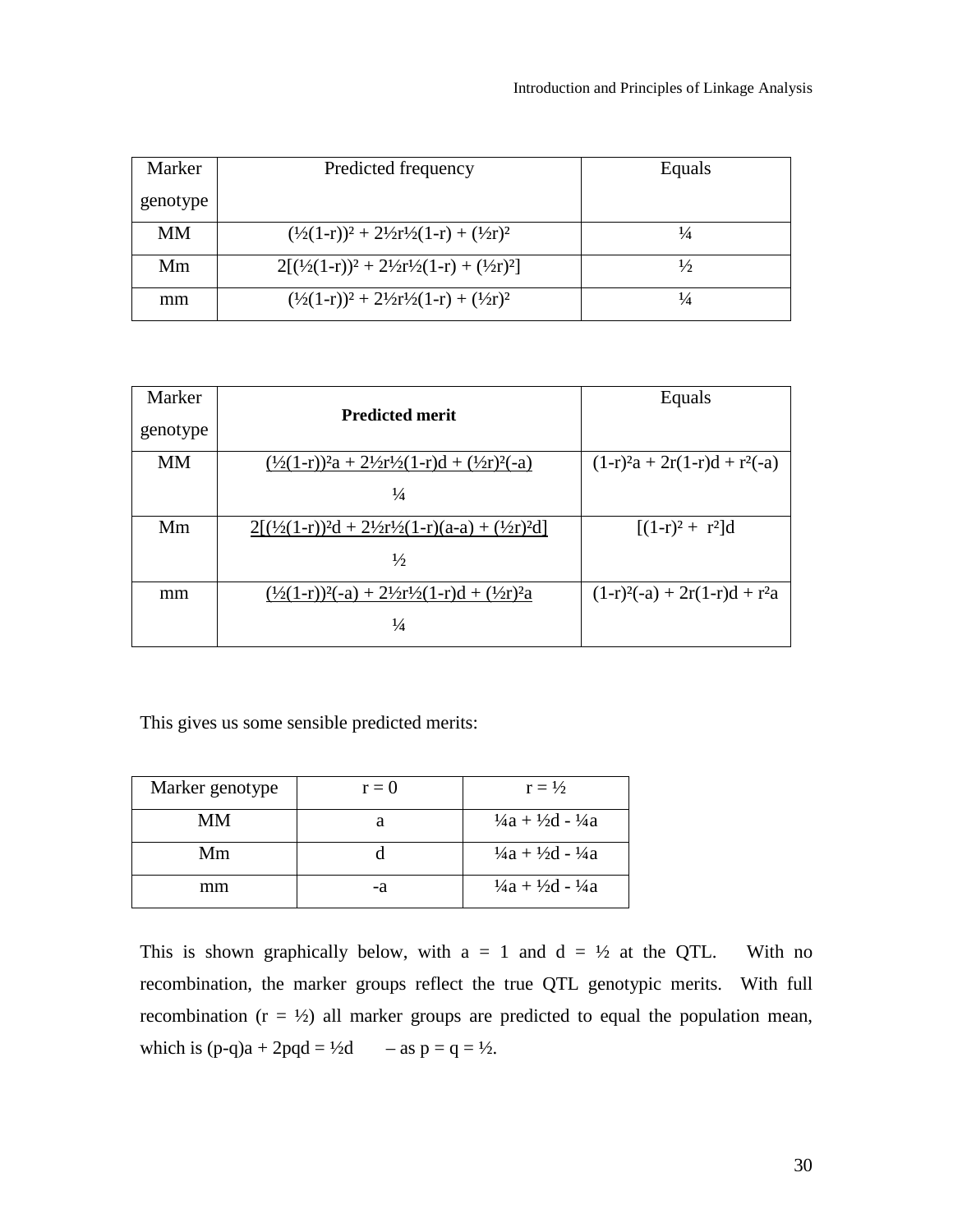<span id="page-30-0"></span>

Introduction and Principles of Linkage Analysis

*Figure 10. Marker difference depending on recombination rate in an F2 cross* 

## **Non-inbred parental lines**

#### **The Backcross Design**

If our parental lines are not inbred, there can be segregation at both QTL and marker loci in the parental lines. For the backcross design, the outcome is just as we found in Figure 8 – with a need to treat each family separately, if using simple analysis.

#### **The F2 cross Design**

The big problem here is that progeny that are heterozygous for the marker locus are not informative (unless we have linked markers, more extensive pedigree information, and proper method, as will be described later in the course).

For an Mm progeny, we cannot tell if M came from the sire or the dam. However, for MM progeny, we can tell that allele M was inherited from each (and similarly for mm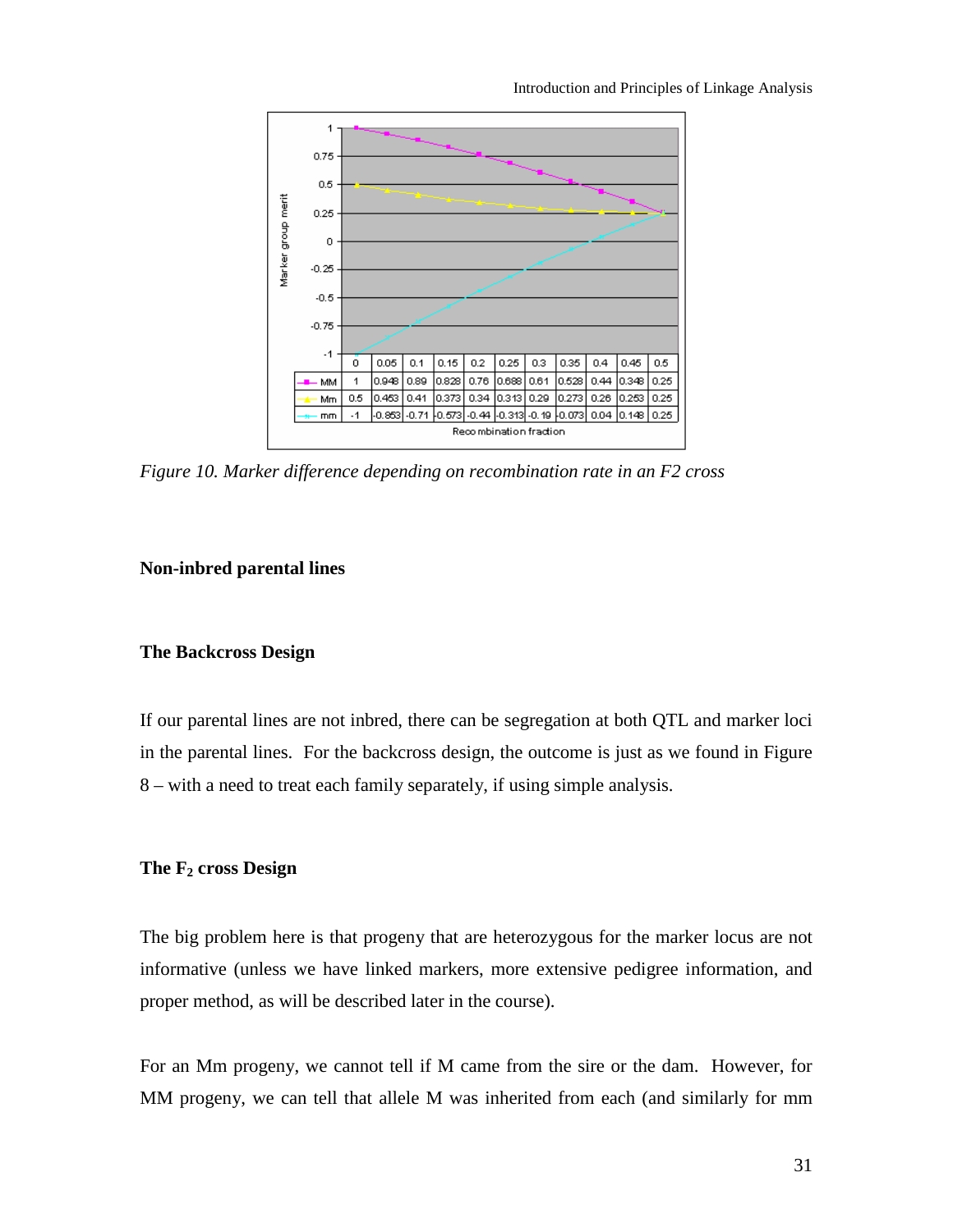progeny), and if the parents are heterozygous then we have useful information. We are then left to contrast MM progeny and mm progeny.

Consider a sire of genotype QqMm (as shown in the diagram above). The distribution of progeny genotypes depends on the frequencies and phases of QTL and marker alleles in the population of dams. For example, assuming linkage equilibrium in the dam population, we can look at the distribution of progeny of marker genotype MM and mm. This is similar to Table 1, but with Mm and mM progeny excluded. the frequencies of Q and q are  $p$  and  $(1-p)$ :

Table 2

|                    | Eggs $\rightarrow$                             | QM             | qm       | Qm      | qM             |
|--------------------|------------------------------------------------|----------------|----------|---------|----------------|
| Sperm $\downarrow$ | Frequency within<br>marker group $\rightarrow$ | p              | $(1-p)$  | p       | $(1-p)$        |
| QM                 | $\frac{1}{2}(1-r)$                             | <b>MM</b><br>a |          |         | <b>MM</b><br>d |
| qm                 | $\frac{1}{2}(1-r)$                             |                | mm<br>-a | d<br>mm |                |
| Qm                 | $\frac{1}{2}$                                  |                | d<br>mm  | a<br>mm |                |
| qM                 | $\frac{1}{2}$                                  | <b>MM</b><br>d |          |         | MM<br>-a       |

Under this assumption, the expectations of the marker group means are now:

| Marker    | Expectation                                                                               | Equals                                            |
|-----------|-------------------------------------------------------------------------------------------|---------------------------------------------------|
| group     |                                                                                           |                                                   |
| <b>MM</b> | $\frac{1}{2}(1-r)p^2 + \frac{1}{2}r(1-p)(-a) + \frac{1}{2}rpd + \frac{1}{2}(1-r)(1-p)d$   | $\frac{1}{2}(p-r) a + (r.p+\frac{1}{2}(1-p-r)) d$ |
|           | $\frac{1}{2}(1-r)p + \frac{1}{2}r(1-p) + \frac{1}{2}rp + \frac{1}{2}(1-r)(1-p)$           | $\frac{1}{2}$                                     |
|           | $\frac{1}{2}$ rpa + $\frac{1}{2}(1-r)(1-p)(-a) + \frac{1}{2}r(1-p)d + \frac{1}{2}(1-r)pd$ | $\frac{1}{2}(p+r-1)a + \frac{1}{2}(r+p)-rp]d$     |
| mm        | $\frac{1}{2}$ rp + $\frac{1}{2}(1-r)(1-p) + \frac{1}{2}r(1-p) + \frac{1}{2}(1-r)p$        | $\frac{1}{2}$                                     |

This is shown graphically below, with  $a = 1$  and  $d = \frac{1}{2}$  at the QTL. With no recombination, the two marker groups no longer reflect the true QTL genotypic merits (as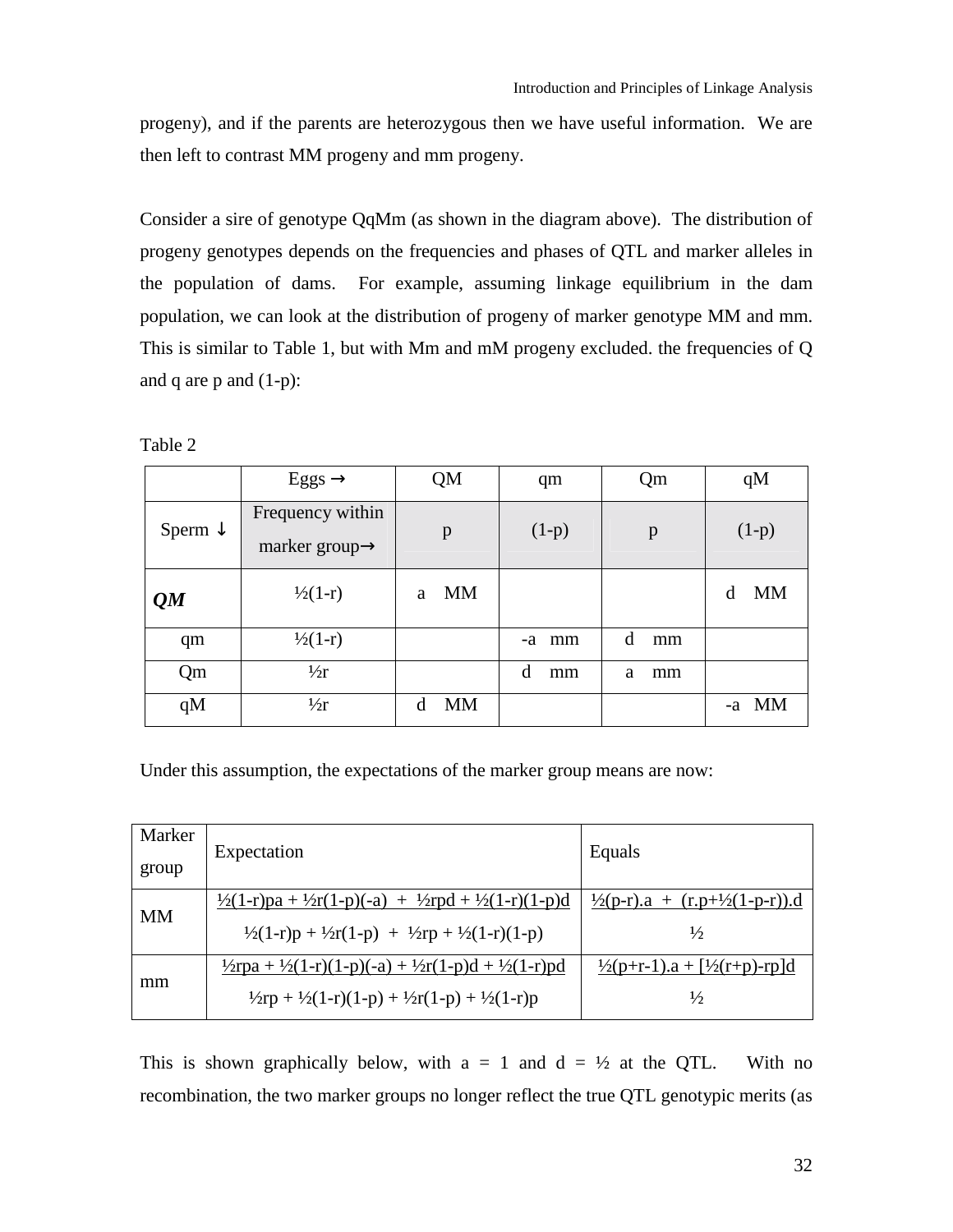they did for inbred parental lines). This is because, even with no recombination, we do not know which maker allele is associated with which QTL allele in each dam. However, we can find this information for the sire, given sufficient progeny – not that it matters if the sire is heterozygous at both loci.

With full recombination  $(r = \frac{1}{2})$  both marker groups are predicted to equal the population mean, which is  $(p-q)a + 2pqd = \frac{1}{2}d$  – as  $p = q = \frac{1}{2}$ .

Of course, results will differ when there is some linkage disequilibrium in the dam population.



With no recombination, and linkage equilibrium in the dams, MM progeny have a probability p of being  $QQ$  (merit +a) and  $(1-p)$  of being  $Qq$  (merit d). This can be seen by inspection of Table 2. At  $p=\frac{1}{2}$  in the graph above, this comes out at a mean merit of 0.75.

Unfortunately, we have not been able to get independent estimates of a and d. We can do better than this – if we have large full sib families then we have a basis to infer linkage phases in each dam (as we do for the sire in this example). This can lead us to independent estimates of a and d.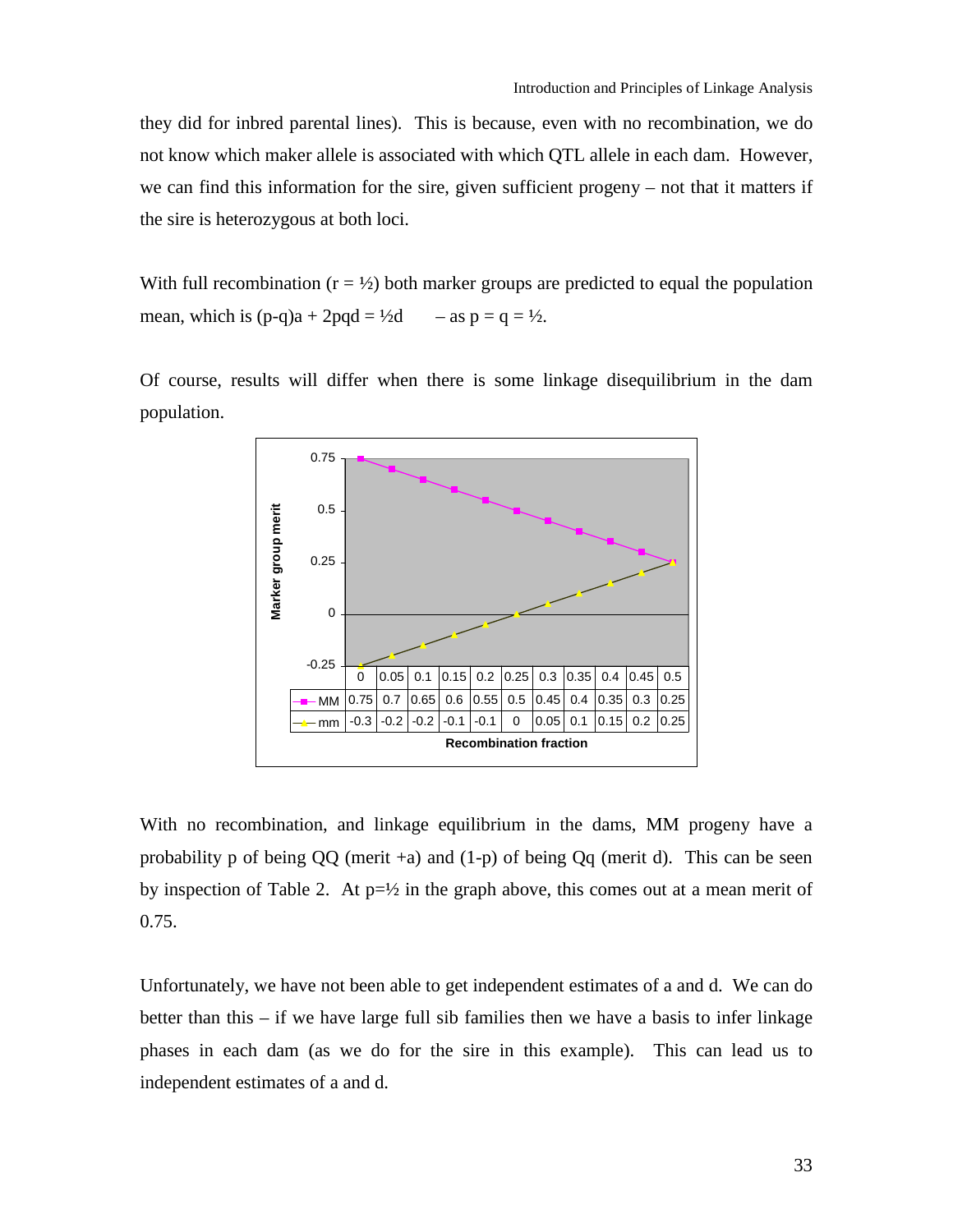## <span id="page-33-0"></span>**Outbred populations**

We can also do better if we have more than one marker locus, a richer pedigree, and good analysis methods.

With more loci we can often get information about which allele is inherited from which parent – even when the parents and progeny are all heterozygous for the same alleles. We should cover that later.

With richer pedigree and good analysis methods, we can infer the probabilities of being QQ Qq and qq for each animal in the pedigree.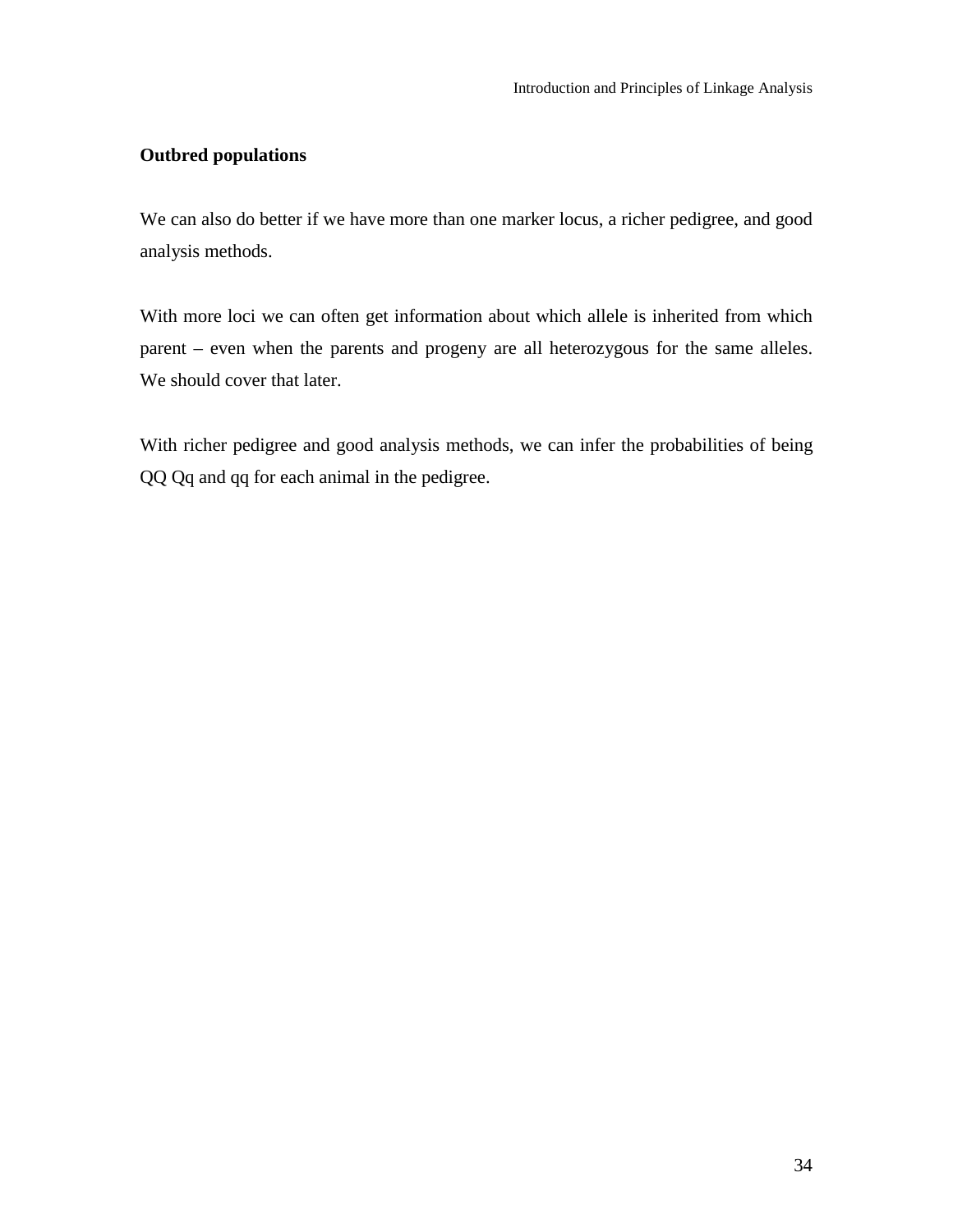## <span id="page-34-0"></span>**Exercises**

## **Segregation analysis**

The object of this exercise is to use for large data sets as well as to get some feel for segregation analysis, if you are not already expert.

You can construct your own pedigree to work on, or alternatively adopt the example given in this diagram:

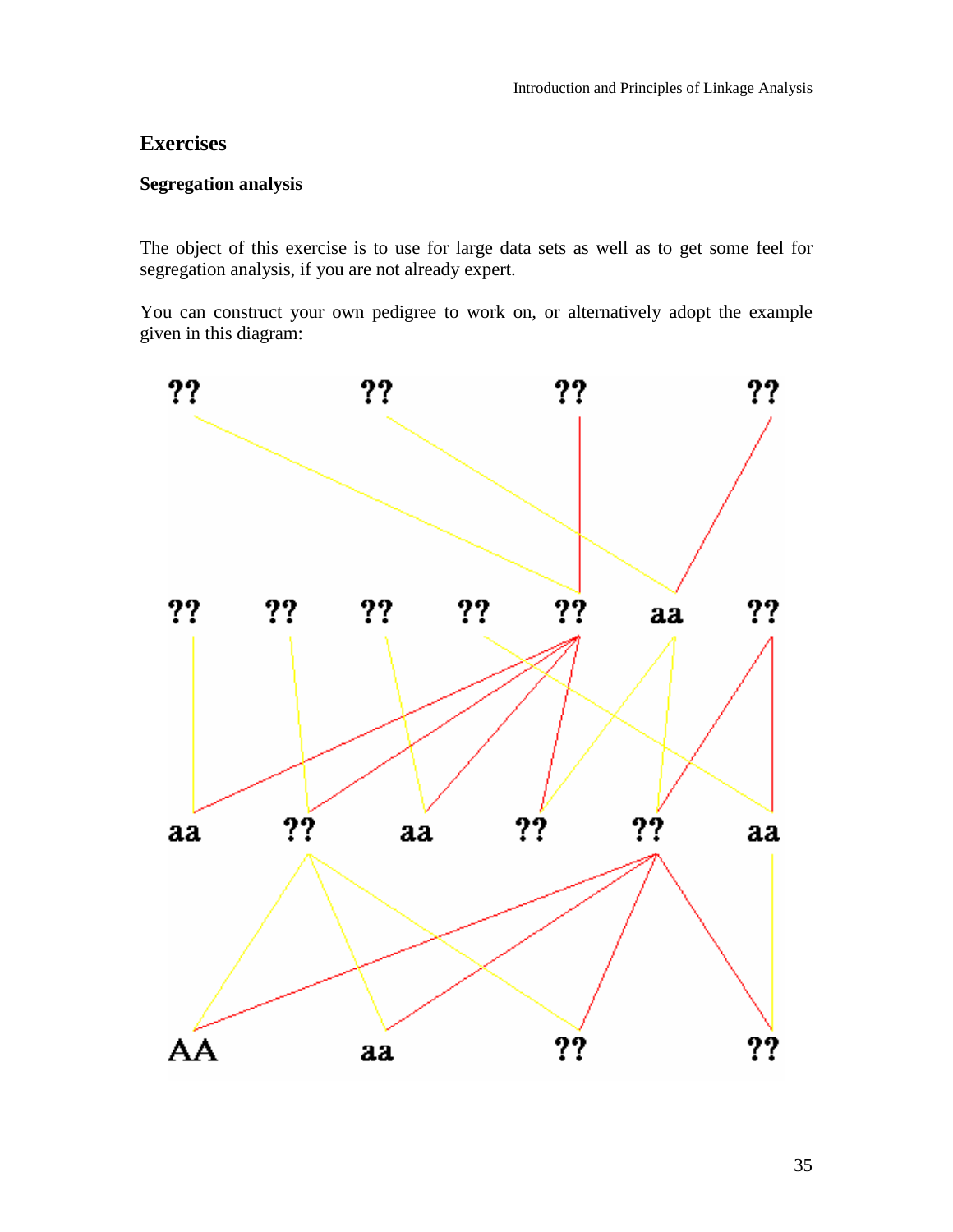For this pedigree, the file EXAMPLE.DAT is the input to the program GENEPROB.EXE which does the analysis. Results go to the screen and to the file GENEPROB.PED. This result file can be read by the Pedigree Viewer for easy browsing of the results. You will be shown how to do this.

#### EXAMPLE.DAT:

```
COMMENT: Example for segregation workshop
genefreq phenotypes(excl missing ones=9):
.5 3
phenotype then g(f|u), u (aa Aa AA) on columns ...
0 1 0 0
1 010
2 001
data format ...
(3a5,i5)
data …(ID, sire, dam, phenotype (9 = missing).. (Note that id's don't
have to be sequential as here)
   1009
   2009
   3009
   4009
   5009
   6009
   7009
   8009
   9719
  10 8 2 0<br>11 0 0 9
  11 0 0 9<br>12 9 3 0
  12 9 3 0
  13 9 4 9<br>14 9 5 0
  14 9 5 0<br>15 9 10 9
           \begin{array}{ccc} 10 & & 9 \\ 10 & & 9 \end{array}16 11 10 9
  17 11 6 0
  18 16 13 2
      16
  20 16 13 9
      16
```
 b. Run GENEPROB from a DOS prompt and enter EXAMPLE.DAT as the input file. View the results in GENEPROB.PED using the Pedigree Viewer. Look at the declared genotypes (field 'Phen') and deduce the genotypes of as many of the

a. If necessary, copy files as instructed to your local hard or floppy disk.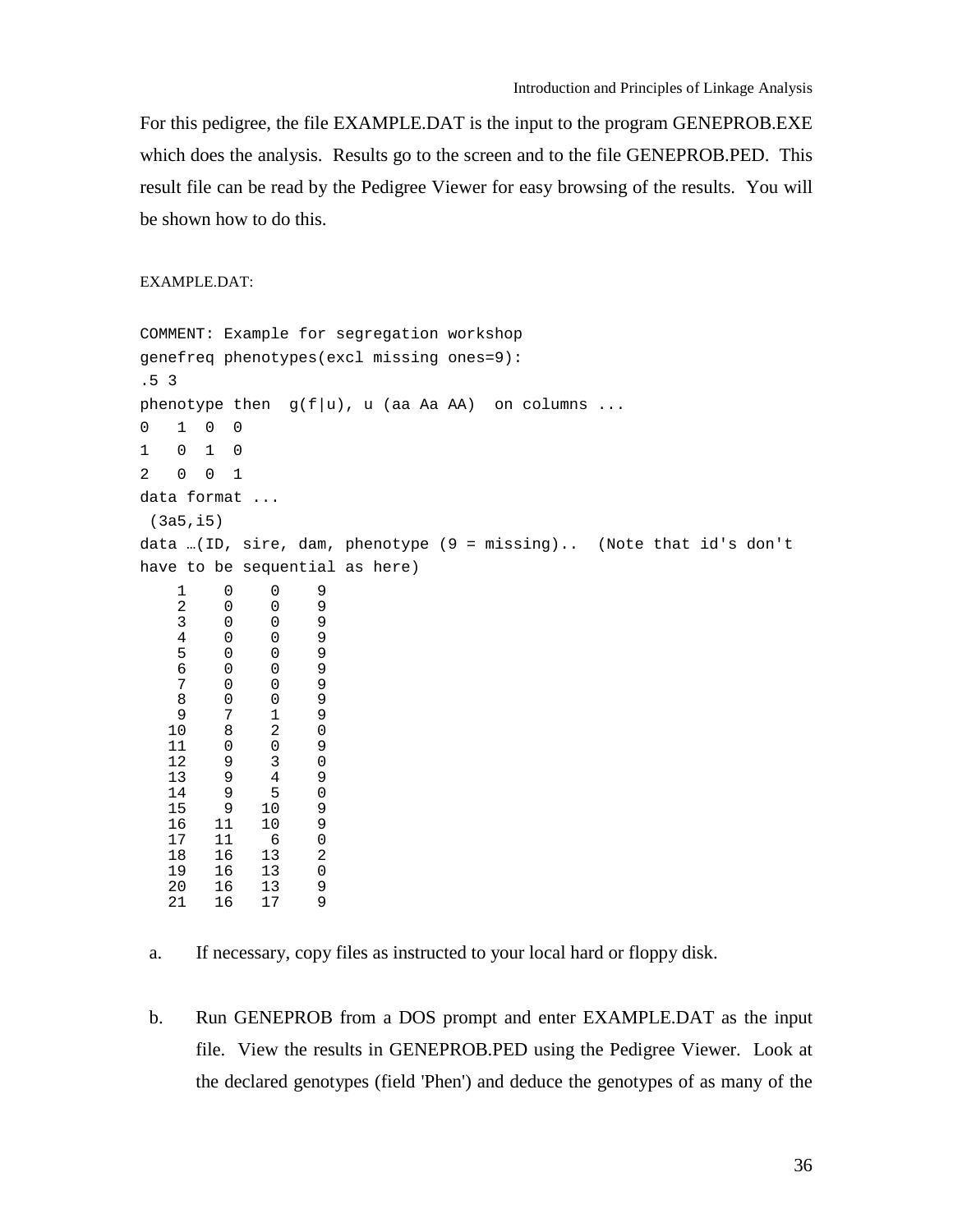ungenotyped animals as you can. View fields  $p(0)$  [probability of carrying zero A alleles],  $p(1)$  and  $p(2)$  to check your results.

- c. Rerun after changing the prior estimate of gene frequency, and check that the changes in results are reasonable.
- d. Rerun after making sensible changes to the penetrance values for the genotype/phenotype combinations (eg let there be some 'spillage' such that there is some finite probability that some genotypes are 'read' as belonging to the 'wrong' phenotypic class). You also can add extra phenotypes to represent, for example, dubious gel readings. Note that each of the three columns (aa Aa and AA genotypes) must add to unity no matter how many rows (phenotypic classes) they contain. Recall that each element in the array is the probability of observing phenotype *row* given knowledge that the genotype is (definitely) *col*.

#### Segregation problem:

The spider syndrome in Suffolk sheep is a recessive lethal condition. Development at the ends of the long bones is impaired and lambs end up on the ground with legs played like a spider.

Spider.dat contains 167 sheep numbered sequentially, together with sire and dam number (unknown parents are denoted 0), tag number, and phenotype: '1' for normal and '2' for spider syndrome. There are no unknown phenotypes in this case as the trait is so easy to score.

Run a segregation analysis to calculate the probability of each genotype  $(+ + S SS)$  for each individual in the data set. (NB: you will need to construct a suitable header for your version of spider.dat.)

Use Pedigree Viewer to examine your results.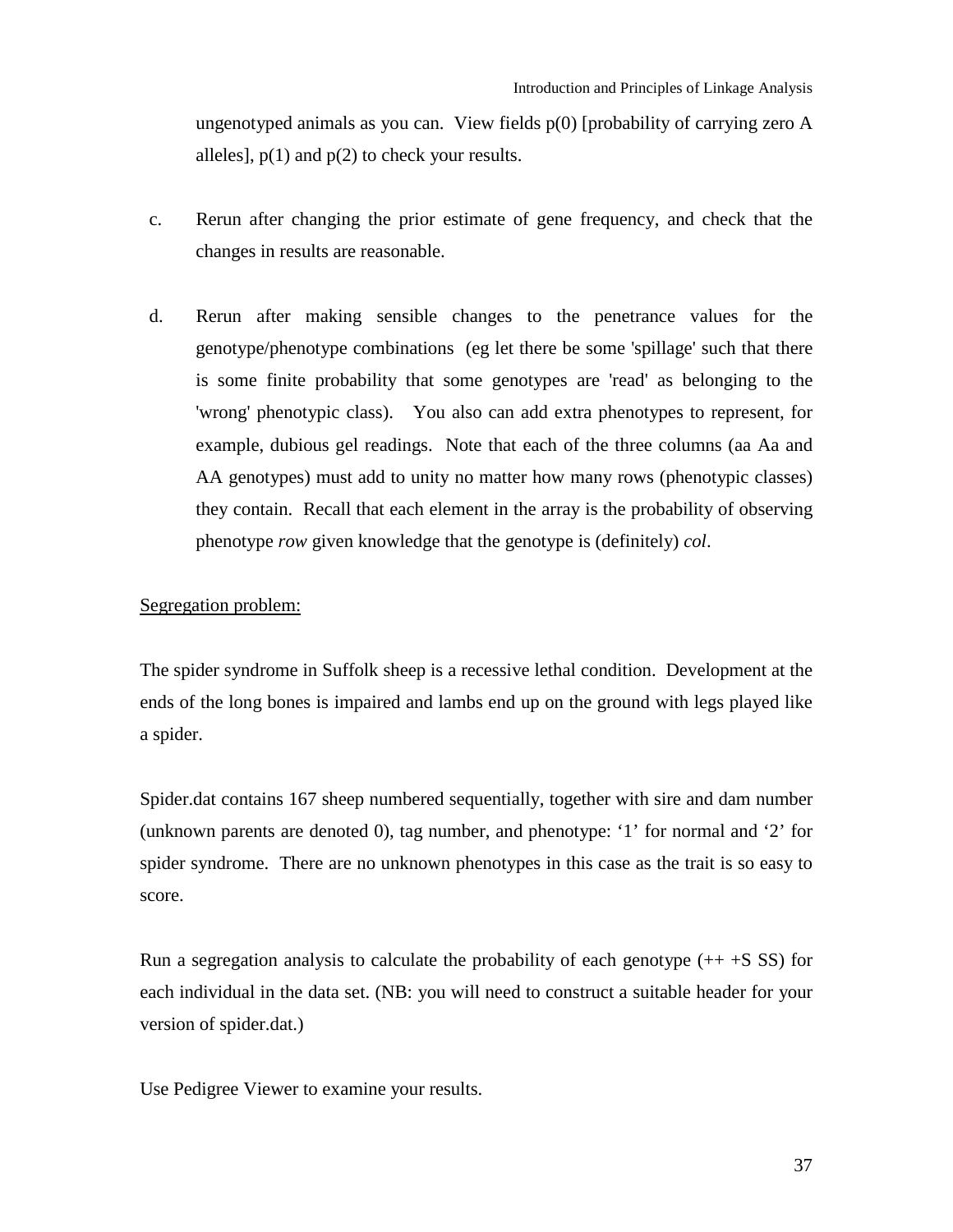Why is the probability of being SS [p(2)] always either 0 or 1?

Sort left to right on probability of being Ss  $[p(1)]$  and 'Shade merit fields'. This will help to quickly identify likely carriers. Some animals are certain to be heterozygotes  $[p(1) =$ 1]. For each of these, deduce why this is so by inspecting the pedigree. Do this also for animals with values for  $p(1)$  which are high but less than unity. Can you always find good evidence to support this high probability of being a carrier?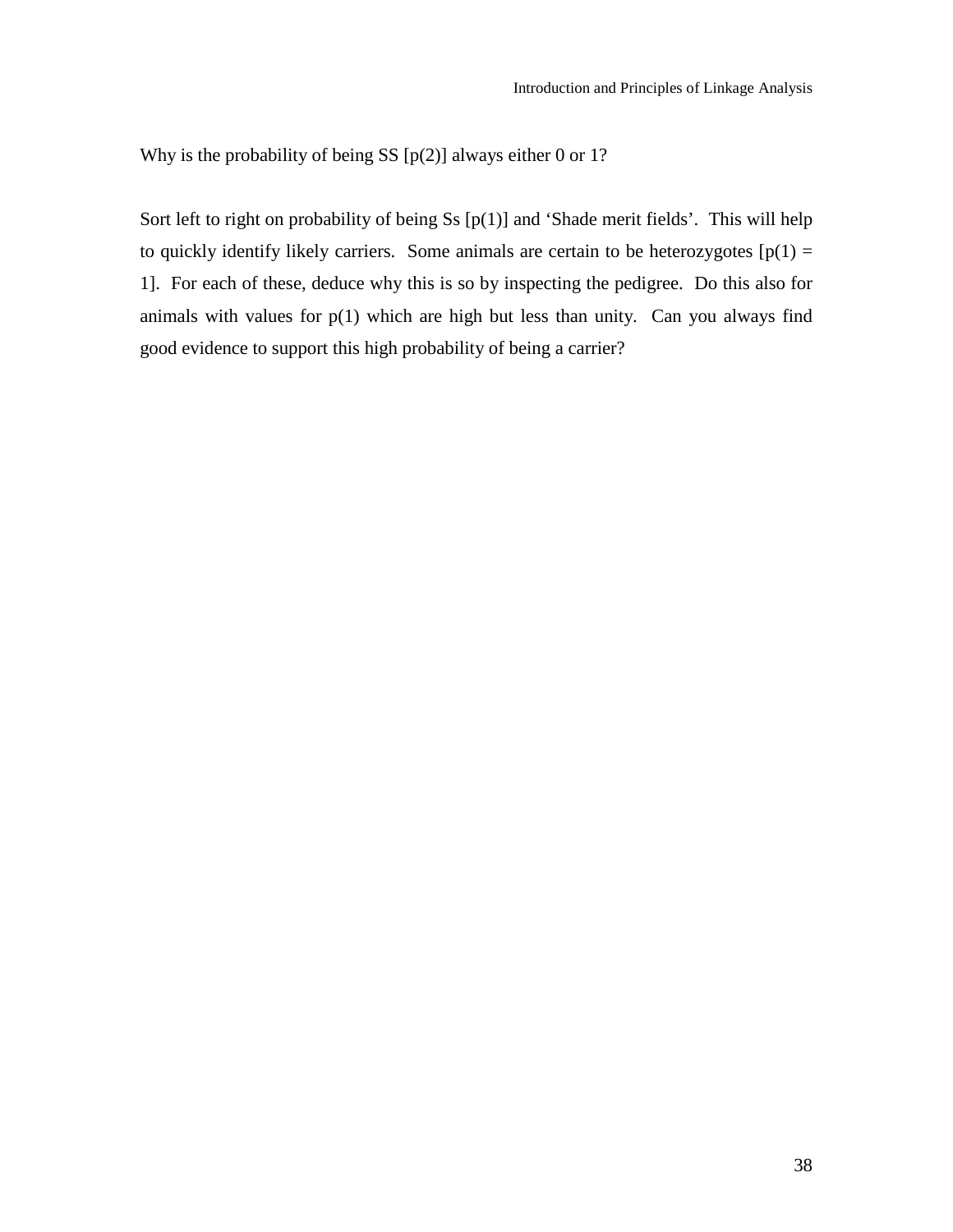#### <span id="page-38-0"></span> **Linkage analysis**

1. There are several mutant eye colours seen in *Drosophila,* one of which is purple, while another mutation affects the length of the wings: vestigial giving a 'scrunched up' look. True-breeding wild red-eyed flies are *pr<sup>+</sup> pr<sup>+</sup>* and flies with purple eyes are *prpr*. Pure breeding, normal-winged flies (wild type) are  $vg^+vg^+$ and vestigial-winged flies are *vgvg*. The wild type is dominant Early last century, Morgan and his co-workers carried out many experiments with *Drosophila*. From one of these experiments involving the testcrossing of  $pr$ <sup>+</sup> $pr$ *vg+ vg* females to *prpr vgvg* males the following progeny were scored.

| Phenotype              | From female gametes | Observed |
|------------------------|---------------------|----------|
| wild type              | $pr^+ v g^+$        | 157      |
| normal, vestigial wing | $pr^{\dagger}$ vg   | 965      |
| purple, normal         | $pr v g^+$          | 1,067    |
| purple, vestigial      | pr vg               | 146      |
|                        |                     | 2,335    |

- − What does this tell us about the two genes?
- − Identify the recombinant phenotypes in the progeny.
- − Estimate the map distance between the two genes.
- $-$  What are the genotypes of the homozygous parental flies of the  $F_1$  females used in the testcrosses? Are the alleles in the parents in coupling phase or repulsion phase?

## **Linkage Analysis by Maximum Likelihood**

Verify that the LOD score for the 20 progeny example in the notes with no prior assumption about phase, should be equal to 2.9 for  $r = 0.10$ .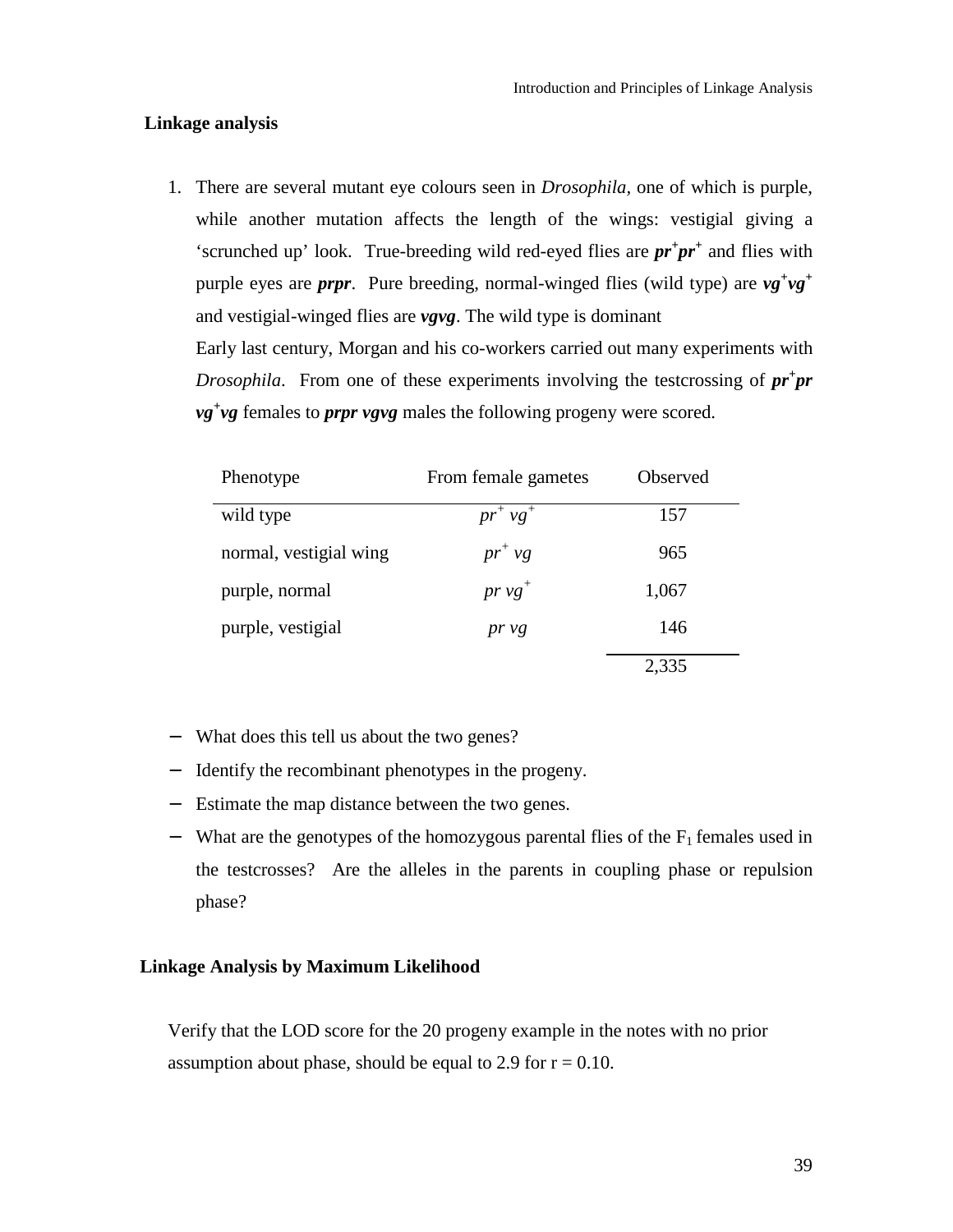## <span id="page-39-0"></span>**QTL analysis**

#### **Aim**

Determine QTL-marker association of 4 marker loci, make inferences about effect and location of QTL, and determine whether the markers in this example can be used in a selection program.

## **Case study**

A dairy bull is genotyped for 10 markers, and he was found to be heterozygous for 4 markers (A,B,C and D). In 100 of his 150 female offspring it was possible to determine which of the two marker alleles was obtained from the sire. Each of these female offspring produces a lactation record on milk production. The population average for milk production per lactation (corrected to a 305 days lactation period) is equal to 5000 Kg. The means for each group of offspring for the following paternal marker alleles was:

|       | $A1 - 5025$<br>A2- 4975 |             | $C1 - 4850$<br>$C2 - 5150$ |  |
|-------|-------------------------|-------------|----------------------------|--|
| $B2-$ | <b>B1-</b> 5200<br>4800 | $D1 - 5060$ | D <sub>2</sub> - 4940      |  |

Based on linkage analysis, we know that marker A is located on chromosome 1, markers B and C are located on chromosome 4 and marker D is located on chromosome 19. The genetic distance between markers B and C has previously been estimated at 30cM with marker B at about 20 cM from the telomeric end.

Assume the group size of offspring for each marker allele was equal to 50. Also assume that the mean given are corrected for differences due to herd, age and season of calving etc. The within half-sib family standard deviation of milk production (for one lactation) is equal to 500kg.

♦ Test for each of the marker alleles whether there is a significant difference between the marker-haplotype groups.